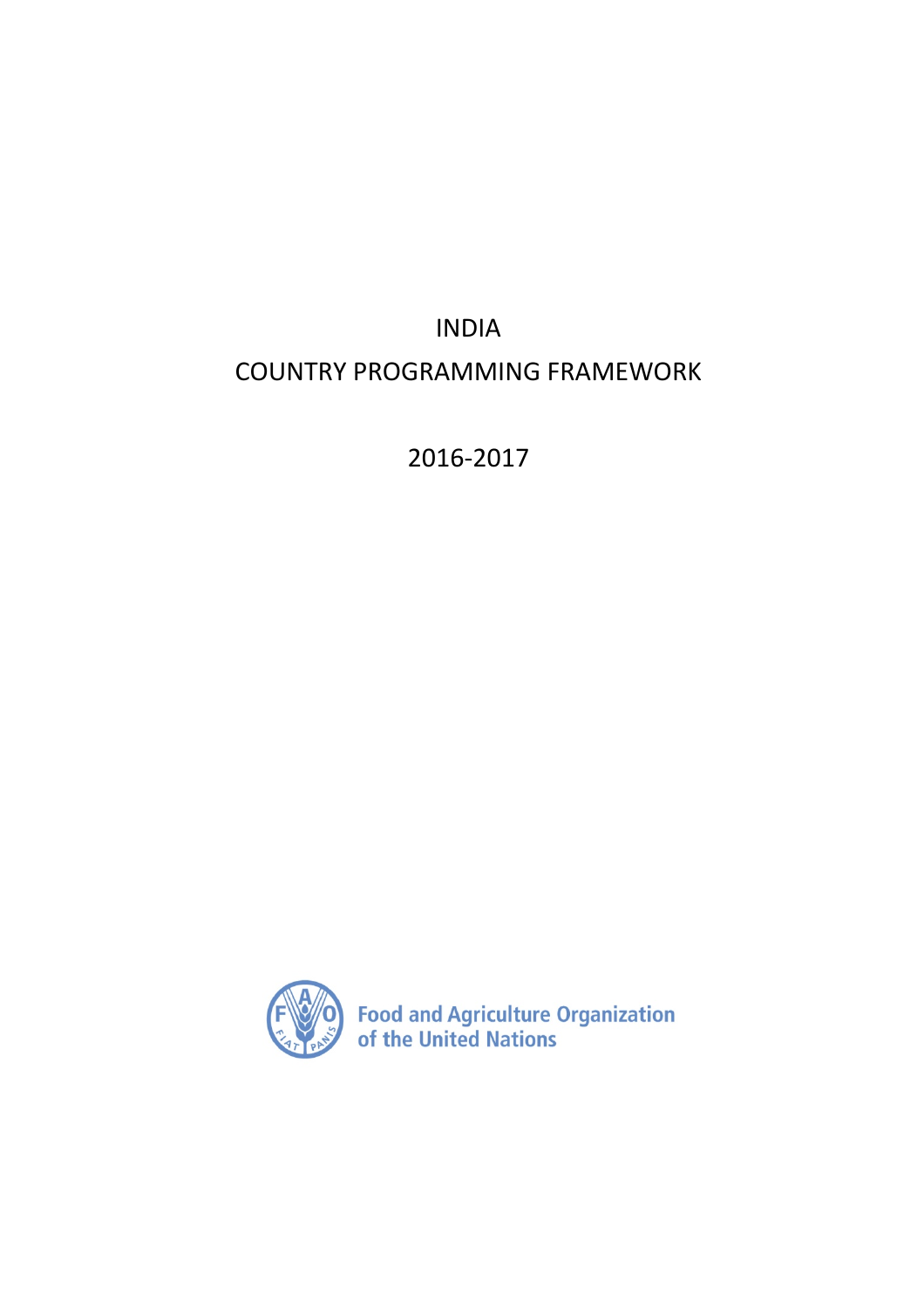# **Contents**

|     | Abbreviations                                                                                                                                                                                                                                                                 |                            |  |  |
|-----|-------------------------------------------------------------------------------------------------------------------------------------------------------------------------------------------------------------------------------------------------------------------------------|----------------------------|--|--|
|     | <b>Executive Summary: Instruments and Outcomes Matrix</b>                                                                                                                                                                                                                     | 5                          |  |  |
| 1.  | Introduction                                                                                                                                                                                                                                                                  | 6                          |  |  |
| 2.  | National context                                                                                                                                                                                                                                                              | 6                          |  |  |
| 3.  | Government priorities                                                                                                                                                                                                                                                         | 6                          |  |  |
| 4.  | FAO's Country Programming Framework for India                                                                                                                                                                                                                                 | $\overline{7}$             |  |  |
|     | 4.1. Sustainable agricultural development                                                                                                                                                                                                                                     | 8                          |  |  |
|     | 4.2. Food and nutrition security                                                                                                                                                                                                                                              | 10                         |  |  |
| 5.  | Implementation, monitoring and reporting arrangements                                                                                                                                                                                                                         | 11                         |  |  |
| 5.1 | Implementation strategy                                                                                                                                                                                                                                                       | 11                         |  |  |
| 5.2 | Resource requirement and sourcing                                                                                                                                                                                                                                             | 11                         |  |  |
| 5.3 | Monitoring and reporting arrangements                                                                                                                                                                                                                                         | 12                         |  |  |
|     | Annex 1: Country context and priorities of Agriculture in India                                                                                                                                                                                                               | 13                         |  |  |
| 1.  | Agriculture in India                                                                                                                                                                                                                                                          | 13                         |  |  |
| 2.  | Government programme priorities addressing challenges                                                                                                                                                                                                                         | 13                         |  |  |
|     | 2.1<br>Inclusive growth<br>2.2<br>Hunger, food insecurity and malnutrition<br>Sustainability of agricultural development<br>2.3<br>Vulnerability and resilience<br>2.4<br>Annex 2: Green Agriculture: Transforming Indian Agriculture to Promote Global Conservation Benefits | 13<br>14<br>14<br>15<br>16 |  |  |
| 1.  | Introduction                                                                                                                                                                                                                                                                  | 16                         |  |  |
| 2.  | Components                                                                                                                                                                                                                                                                    | 16                         |  |  |
| 3.  | Project states and priority areas                                                                                                                                                                                                                                             | 17                         |  |  |
|     | Annex 3: International and multi-lateral treaties and international voluntary instruments                                                                                                                                                                                     | 18                         |  |  |
|     | Annex 4: Results Framework, Resource Requirements and TCP Pipeline                                                                                                                                                                                                            | 19                         |  |  |
|     |                                                                                                                                                                                                                                                                               |                            |  |  |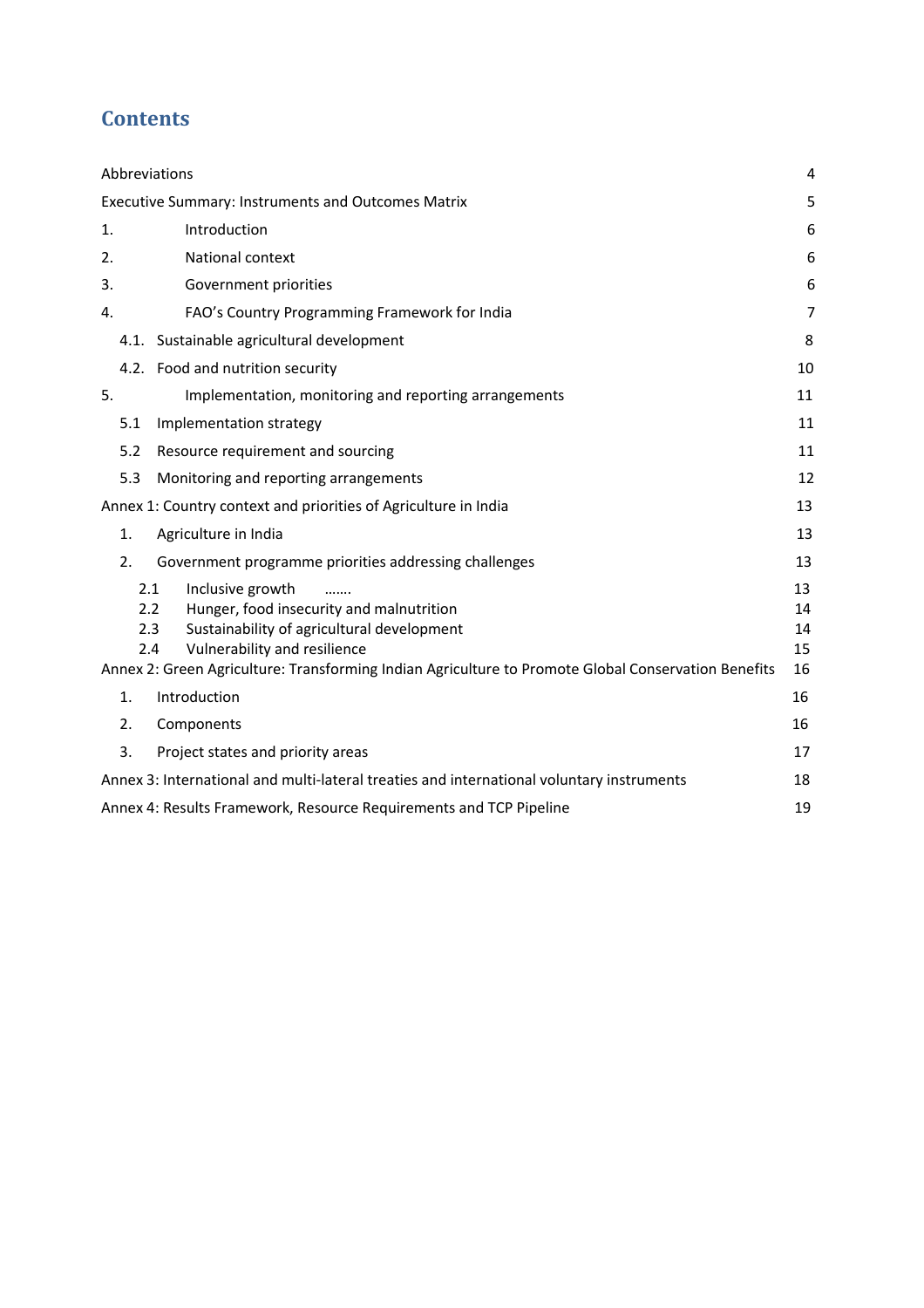## **Abbreviations**

| AMIS          | Agricultural Market Information System                           |
|---------------|------------------------------------------------------------------|
| <b>ATMA</b>   | Agricultural Technology Management Agencies                      |
| <b>ASCI</b>   | Agriculture Skill Council of India                               |
| <b>CFS</b>    | Committee on World Food Security                                 |
| CoAG          | Committee on Agriculture                                         |
| CoFO          | Committee on Forestry                                            |
| CoFI          | Committee on Fisheries                                           |
| <b>CFS</b>    | Committee on World Food Security                                 |
| <b>CRIDA</b>  | Central Research Institute for Dryland Areas                     |
| <b>CSO</b>    | <b>Central Statistical Organization</b>                          |
| <b>DAC</b>    | Department of Agriculture and Cooperation                        |
| <b>FYI</b>    | Five Year Plan                                                   |
| Gol           | Government of India                                              |
| GDP           | <b>Gross Domestic Product</b>                                    |
| <b>GAIN</b>   | <b>Global Alliance for Improved Nutrition</b>                    |
| GoAP          | Government of Andhra Pradesh                                     |
| <b>ICDS</b>   | Integrated Child Development Services                            |
| <b>ICAR</b>   | Indian Council of Agricultural Research                          |
| <b>MNREGA</b> | Mahatma Gandhi National Rural Employment Guarantee Programme     |
| <b>MAFAP</b>  | Monitoring and Analyzing Food and Agricultural Policies          |
| <b>MOEFCC</b> | Ministry of Environment, Forests and Climate Change              |
| <b>MoHFW</b>  | Ministry of Health and Family Welfare                            |
| MoU           | Memorandum of Understanding                                      |
| <b>MoRD</b>   | Ministry of Rural Development                                    |
| MoA           | Ministry of Agriculture                                          |
| MoWCD         | Ministry of Women and Child Development                          |
| <b>MIDH</b>   | Mission for Integrated Development of Horticulture               |
| <b>NCAER</b>  | National Council of Applied and Economic Research                |
| <b>NIDA</b>   | National Institute of Dryland Areas                              |
| <b>NIAP</b>   | National Institute of Agricultural Economics and Policy Research |
| <b>NMAET</b>  | National Mission on Agricultural Extension and Technology        |
| <b>NRLM</b>   | <b>National Rural Livelihoods Mission</b>                        |
| <b>NFSM</b>   | National Food Security Mission                                   |
| NMSA          | National Mission for Sustainable Agriculture                     |
| <b>NAQIM</b>  | National Aquifer Management                                      |
| <b>NICRA</b>  | National Innovations on Climate Resilient Agriculture            |
| <b>NAPCC</b>  | National Action Plan for Climate Change                          |
| <b>NWM</b>    | National Mission for a Green India                               |
| <b>PDS</b>    | <b>Public Distribution System</b>                                |
| <b>RKVY</b>   | Rashtriya Krishi Vikas Yojana                                    |
| <b>SSC</b>    | South South Cooperation                                          |
| SABLA         | Rajiv Gandhi Scheme for Empowerment of Adolescent Girls          |
| <b>TPPD</b>   | Threat of National and Transboundary Plant Pests and Diseases    |

Indian Unit of measurement

1 lac - 100,000 1 crore - 10,000,000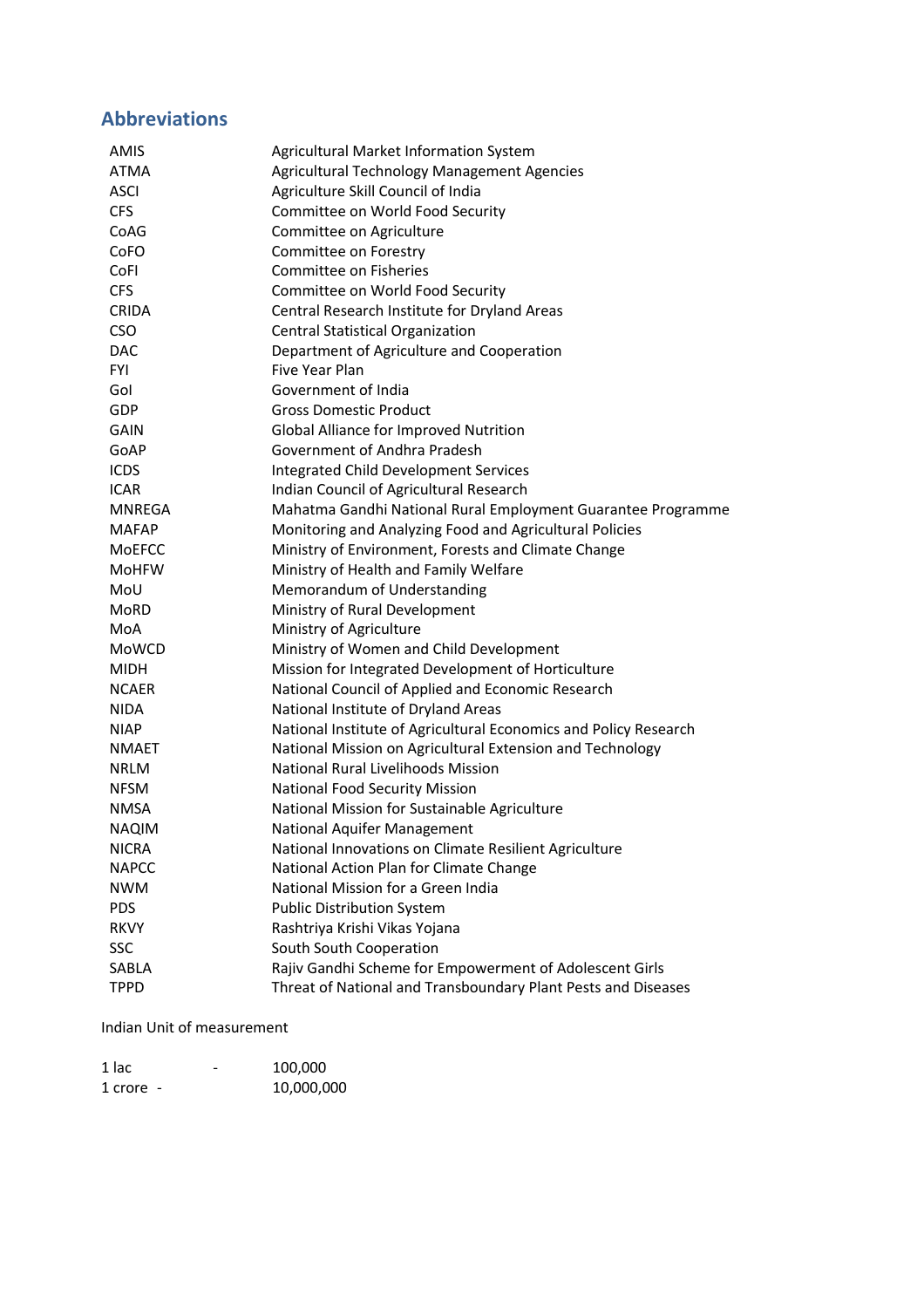# **Executive Summary: Instruments and outcomes Matrix**

| <b>Instruments</b><br>Outcomes                                  | <b>Innovative Pilots</b>                                                                                                                                                                  | Scaling-up of successful<br>models                                                                                                                                                         | <b>Technical Assistance</b>                                                                                                                                        | <b>Capacity building</b>                                                                                                                                                                                                 | Policies, institutions and<br>facilitation                                                                                                                                                                           |
|-----------------------------------------------------------------|-------------------------------------------------------------------------------------------------------------------------------------------------------------------------------------------|--------------------------------------------------------------------------------------------------------------------------------------------------------------------------------------------|--------------------------------------------------------------------------------------------------------------------------------------------------------------------|--------------------------------------------------------------------------------------------------------------------------------------------------------------------------------------------------------------------------|----------------------------------------------------------------------------------------------------------------------------------------------------------------------------------------------------------------------|
| Outcome 1:<br><b>Sustainable</b><br>agricultural<br>development | Transformational changes in<br>India's agricultural practice to<br>secure global environmental<br>benefits, enhance food security,<br>and improve livelihood resilience<br>under GEF 6.   | Farmers Water Schools to<br>provide appropriate and high<br>quality support to smallholders<br>for adapting to the fast<br>changing agricultural scenario<br>in the state of Uttar Pradesh | Updating / modernisation of forest<br>inventorisation practices in India to<br>contribute to sustainable<br>management of forest resources in<br>India             | Communities, state governments,<br>government local, public, and<br>private-sector institutions are<br>assisted to plan, coordinate,<br>implement, and monitor<br>sustainable community based<br>approaches under GEF 6. | Evidence-based, outcome-driven<br>policies, legislation and/or<br>guidelines to address key issues<br>related to natural resource<br>management climate change etc.<br>are strengthened, and<br>implemented (GEF 6). |
|                                                                 | Improved groundwater<br>governance through extended<br>pilot to include local self-<br>government institutions.                                                                           | Resources of the governments<br>and IFIs leveraged for<br>upscaling of groundwater<br>governance (AP-FAMGS)                                                                                | Improve productivity of inland,<br>brackish water, and coastal/<br>artisanal fisheries in select states,<br>such as in Andhra Pradesh                              | GoI and other stakeholders acquire<br>skills to use of FAO developed tools<br>and methods such as MASSCOTE;                                                                                                              | GOI is assisted to develop and<br>implement tools and techniques for<br>monitoring and analysing food and<br>agricultural policies (MAFAP).                                                                          |
|                                                                 | Improved fertility and quality of<br>agricultural soils resulting in<br>sustainable production for<br>resource-poor farmers without<br>the use of external inputs<br>(MiSALT in Mizoram). | Resources leveraged to scale-<br>up SAPPLPP to larger<br>agricultural development/<br>livelihoods development<br>projects/contexts.                                                        | Implement inclusive, efficient and<br>sustainable value chains in two<br>states under GEF 6.                                                                       | Actively explore possibility of<br>upscaling UTF projects using Gol<br>financing for participatory<br>groundwater management in<br>several states.                                                                       | Support informed policy decisions<br>by assisting GOI to collect, analyse,<br>and access timely and reliable<br>information (AMIS).                                                                                  |
|                                                                 |                                                                                                                                                                                           |                                                                                                                                                                                            | Develop a better understanding of<br>the shifting cultivation (Jhum)<br>dynamics and come up with<br>appropriate recommendations<br>through a Forest Policy Study. |                                                                                                                                                                                                                          | Integrated mountain development<br>that redefines the architecture of<br>sustainable development across<br>the Indian Himalayan Region.                                                                              |
| <b>Outcome 2: Food</b><br>and nutrition<br>security             | Approaches that enable small<br>farmers to diversify livelihoods by<br>introducing small ruminants and<br>backyard poultry, and thereby<br>enhancing food and nutrition<br>security.      | Monitoring trends and<br>analysing the contribution of<br>sectors and stakeholders to<br>food and nutrition security.                                                                      | Analytical work that helps in<br>improved understanding of the<br>factors affecting nutritional status<br>among most vulnerable groups.                            |                                                                                                                                                                                                                          |                                                                                                                                                                                                                      |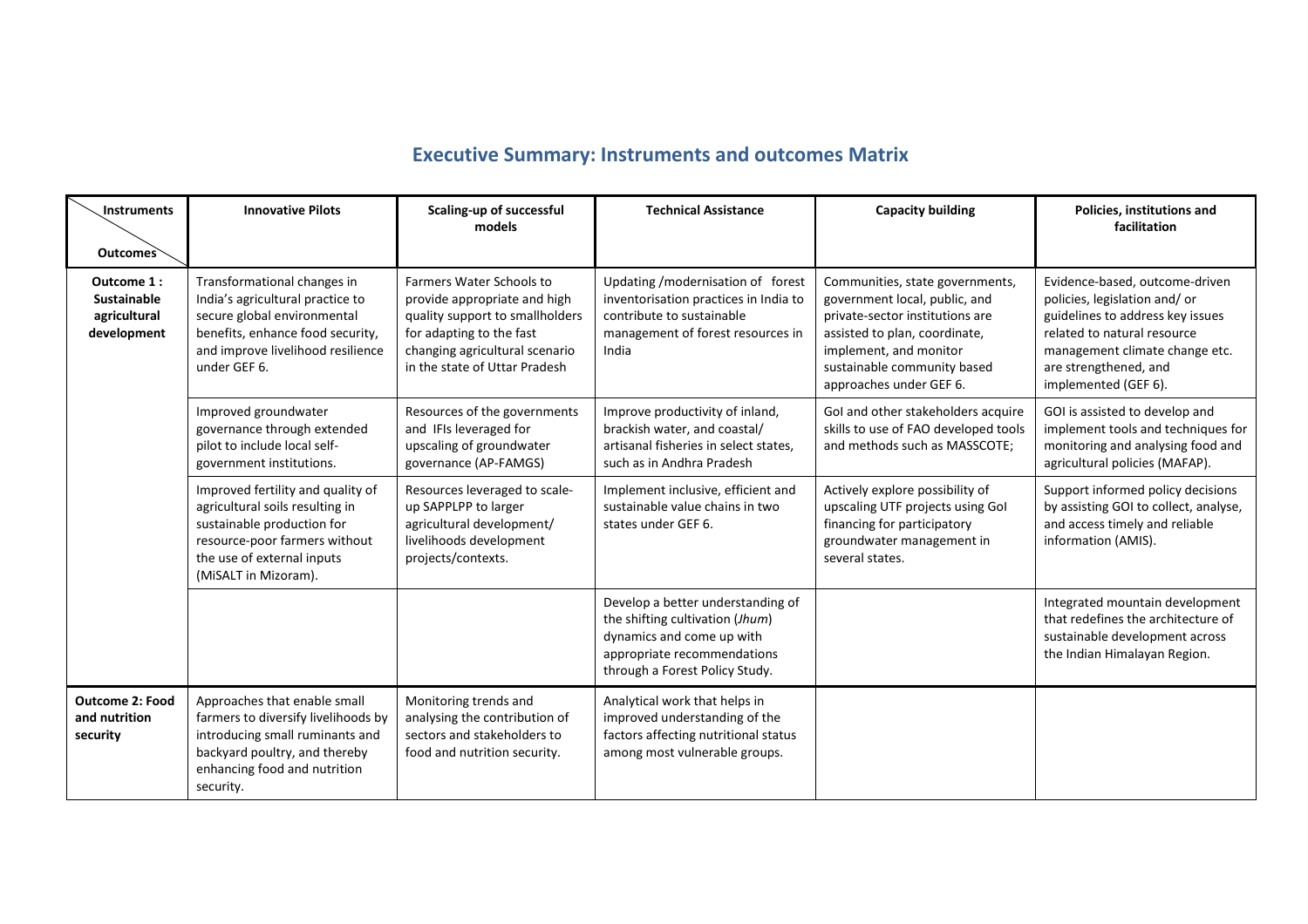| <b>Instruments</b>                                                                            | <b>Innovative Pilots</b> | Scaling-up of successful<br>models                                                                                                               | <b>Technical Assistance</b>                                                                                                                                          | <b>Capacity building</b>                                                                                                                                                                               | Policies, institutions and<br>facilitation                                                                                                                                                                    |
|-----------------------------------------------------------------------------------------------|--------------------------|--------------------------------------------------------------------------------------------------------------------------------------------------|----------------------------------------------------------------------------------------------------------------------------------------------------------------------|--------------------------------------------------------------------------------------------------------------------------------------------------------------------------------------------------------|---------------------------------------------------------------------------------------------------------------------------------------------------------------------------------------------------------------|
| <b>Outcomes</b>                                                                               |                          | Educating people on nutrition<br>related issues with particular<br>emphasis on women and<br>children by using effective<br>audio-visual methods. | Mainstream nutrition-related<br>intervention by assisting<br>investment projects to develop<br>strategy for improving nutrition<br>status.                           | Introduce international best<br>practices and global normative<br>work standards; educating people<br>on nutrition related issues with<br>particular emphasis on women and<br>children                 | Work as a policy advocate, neutral<br>adviser and advocate for:<br>effective implementation of<br>(i)<br>the provisions made under<br>Zero Hunger Challenge (ZHC).<br>(ii) improved access to women to        |
|                                                                                               |                          |                                                                                                                                                  | Educate people on nutrition related<br>issues by using effective audio-<br>visual methods.                                                                           |                                                                                                                                                                                                        | land,<br>institutional<br>credit,<br>technical advice,<br>capacity<br>building support etc.<br>(iii) take measures to address                                                                                 |
|                                                                                               |                          |                                                                                                                                                  | Introduce international best<br>practices and global normative<br>work standards on nutrition.                                                                       |                                                                                                                                                                                                        | serious data gaps in terms<br>gender disaggregation.<br>(iv) improved<br>co-ordination<br>between various forms of                                                                                            |
|                                                                                               |                          |                                                                                                                                                  | Strengthen social protection, and<br>risk management mechanisms to<br>resilience<br>enhance<br>building,<br>especially in arid and disaster risk<br>prone districts. |                                                                                                                                                                                                        | grassroots institutions, and the<br>PRIs.                                                                                                                                                                     |
| Outcome 3:<br>Transboundary<br>issues and India's<br>contribution to<br>global public<br>good |                          |                                                                                                                                                  |                                                                                                                                                                      | Porcine Reproductive & Respiratory<br>Syndrome (PRRS) infections in<br>piglets designed, developed and<br>deployed in Mizoram; and<br>departmental capacity on animal<br>diseases generally increased. | Support and facilitate India's<br>cooperation with other Member<br>Countries in various aspects of<br>agriculture, fisheries, forestry, and<br>livestock in which India has globally<br>recognised expertise. |
|                                                                                               |                          |                                                                                                                                                  |                                                                                                                                                                      | Improve disease control, diagnostic<br>laboratory and epidemiological<br>capacity in the SAARC region under<br>ECTAD.                                                                                  | Facilitate India to fulfil its<br>international commitments.                                                                                                                                                  |
|                                                                                               |                          |                                                                                                                                                  |                                                                                                                                                                      | Timely and reliable monitoring and<br>forecasting of risks associated with<br>desert locust.                                                                                                           | Support/ facilitate India's<br>participation in various FAO Global<br>Committees, such as the<br>Committee on Food Security.                                                                                  |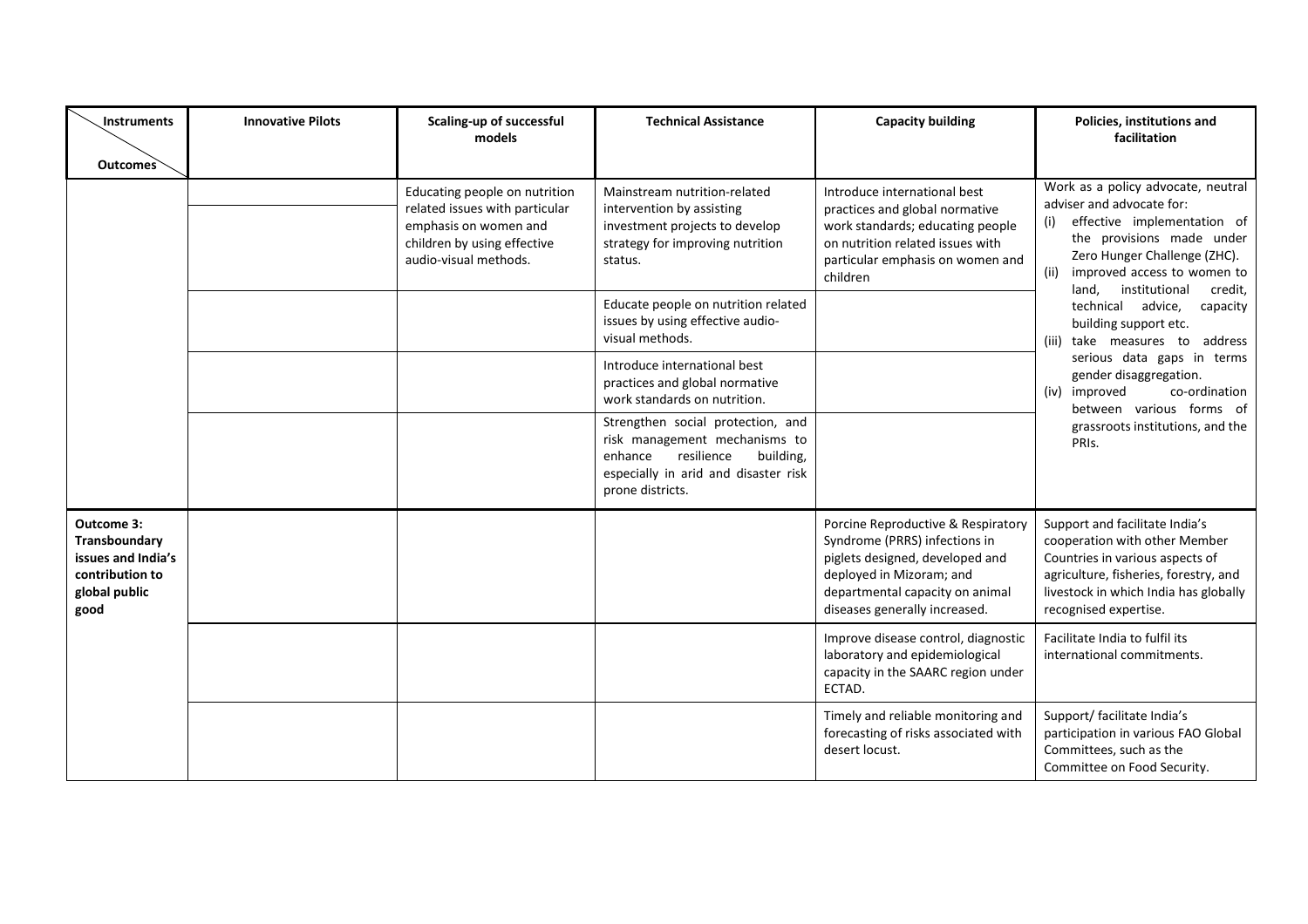## **INDIA FAO Country Programming Framework 2015 – 2017**

### <span id="page-5-0"></span>**1. Introduction**

The Food and Agricultural Organization of the United Nations (FAO) has enjoyed valuable partnership with India since it began operations in 1948. It continues playing a catalytic role in India's progress in the areas of crops, livestock, fisheries, food security, and management of natural resources. This Country Programming Framework (CPF), which represents a confluence of India's development goals and FAO's Strategic Framework, was prepared with a strong involvement of national stakeholders, including the private sector and civil society. This CPF is also guided by the meeting that took place in September 2014 between India's newly elected Prime Minister and the Director General of FAO that focussed on improving nutritional outcomes.

### <span id="page-5-1"></span>**2. National context**

With an area of 3.29 million square kilometres and a population of 1.25 billion people, India is the world's largest democracy and the seventh-largest country in the world (Annex 1). The country is a mosaic of cultures, religions, languages, and ecosystems. For over 70 per cent of rural Indian households, agriculture, including livestock, still remains the principal source of livelihood. With a five-fold increase in food grain production from 50 million tonnes in 1950-51 to about 250 million tonnes in 2014-15, India has moved away from dependence on food aid to become a net food exporter. But with non-agricultural growth rate overtaking agricultural, the share of agriculture in total GDP is projected to further go down from 18 per cent in 2013-14 to 7-8 per cent by 2019-20.

Despite achievement of national food self-sufficiency, some new challenges have emerged. Firstly, agricultural growth rate has reduced to 1.7 per cent in the last three years. Secondly, serious sustainability issues have emerged. Land degradation constitutes a major threat to India's food and environmental security. So does the rapidly shrinking bio-diversity. Large tracts of farmlands in India have become barren due to imbalanced fertilizer use and excessive use of a single fertilizer, urea. About 30 percent of the 5,723 administrative blocks in the country report groundwater dropping to unsustainable levels. Indian agriculture comprises mainly of marginal and small farmers, and 62 per cent of Indian farms are rain-fed. The gradual decline in size of farm holdings has made a large proportion of small and marginal farms to look for livelihood opportunities other than in agriculture.

Among other development indicators, incidence of poverty has decreased and is now pegged at nearly 30 percent. States, however, vary significantly in terms of both the incidence and depth of poverty. Similarly, while India has made significant progress in reducing the absolute number of hungry, the country still accounts for a quarter of the world's hungry people. Some 39 percent of Indian children under the age of five are stunted, 15 percent wasted and 29 percent are underweight. In terms of vulnerability and resilience, India has moved out of the short-term relief-response dominated dependency trap and has developed significant capacity in responding to crises. Owing to male members of farm households migrating to cities, agriculture is getting increasingly feminized. Thus, any strategy to increase agricultural productivity will have to reckon with this factor. In contrast, only a very small proportion of women in the farm households formally own land, limiting their access to institutional credit.

## <span id="page-5-2"></span>**3. Government priorities**

Against an actual annual growth rate of 3.3 per cent during the previous plan period, the 12<sup>th</sup> plan period targets a growth rate of 4 percent. The focus now is on achieving a higher growth in Eastern parts of the country where agricultural performance has been lacklustre despite significant comparative agroecological advantages. Overall, increasing crop and food productivity in order to ensure food security continues to remain a high priority. This is planned through incentives to States for higher public investments in agriculture and allied sectors; diversification for increased income generation, ensuring supply of agricultural inputs, better soil health management, more effective technology dissemination, and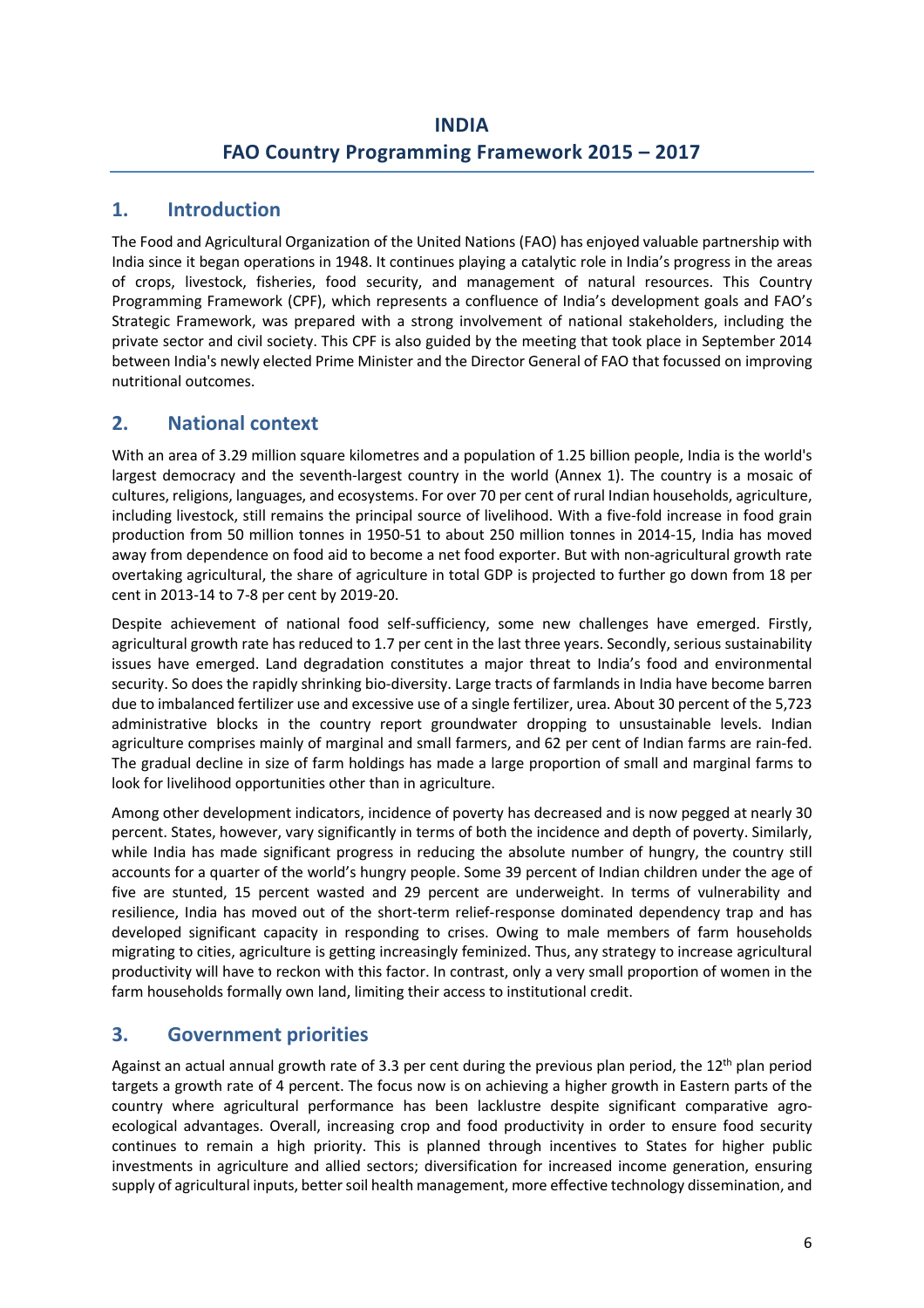encouraging private investments in agriculture through public-private partnerships. Recent policy pronouncements, such as the Prime Minister's *Sinchai Yojana*, put emphasis on much higher investments in irrigation. GOI has also radically revamped its crop insurance scheme.

Government priorities for livestock and fisheries constitute prevention and control of animal diseases, development of feed and fodder, increased fish production and welfare of fishers, development of poultry with focus on backyard and rural, development of small ruminants, genetic upgradation of livestock and conservation of indigenous breeds and increased milk production. In agricultural research Government priorities include: better natural resource management and input use efficiency, better genetic exploitation, integrated pest management and commercialization of technologies, development of vaccines and diagnostics, and monitoring of fish resources. A change in nomenclature of the 'Ministry of Agriculture' to the 'Ministry of Agriculture and Farmers Welfare' suggests new emphasis on the distributional aspect of agricultural growth.

### <span id="page-6-0"></span>**4. FAO's Country Programming Framework for India**

FAO's programme in India is primarily guided by GOI priorities and further shaped by FAO's corporate priorities that play a catalytic role in supporting India to: (i) reduce rural poverty; (ii) promote inclusive and efficient agricultural and food systems; (iii) eradicate hunger, food insecurity and malnutrition; (iv) provide goods and services from agriculture, forestry, and fisheries in a sustainable manner; (v) increase resilience; and (vi) provision of global goods. In doing so, FAO will also address cross-cutting issues such as gender and climate change. These priorities are further consolidated by the five priorities of the FAO Regional Office for Asia and the Pacific: (a) strengthen food and nutritional security, (b) foster agricultural production and rural development, (c) enhance equitable, productive and sustainable natural resource management and utilization, (d) improve capacity to respond to food and agricultural threats and emergencies, and (e) coping with the impact of climate change on food and agriculture.

Building upon the priorities set by GoI and FAO's global and regional offices, and drawing upon the recently adopted Sustainable Development Goals, FAO India has enunciated its priorities in India through UNDAF (2013-2017). This Framework contains the work of all UN entities working in India and has been developed in partnership with the erstwhile Planning Commission of India as GoI's nodal partner, and other partners - both within the UN and outside. This country programme framework has been formulated with an explicit recognition that while achieving a sharp focus for an agency of the size of FAO in relation to the size and diversity of India poses a major challenge, India does, however, needs higher order global expertise to address some of the current and emerging needs and access to best practices in programme design and implementation to resolve some of the problems in agriculture. Given this understanding, the CPF advocates for FAO India to play a catalytic role in contributing to the three main priorities below:

- (i) **Sustainable development of agriculture,** focusing primarily on managing natural resources that are under threat by: (i) applying approaches and tools that have been pioneered by FAO in India to restore degraded lands, and match water demands to supplies by bringing in proven approaches and technologies such as the one on participatory ground water management, and (ii) piloting tailor-made strategies with farming communities so that they can adapt to climate change;
- (ii) Help ensure **food and nutrition security**, by primarily focusing on: (i) providing critical inputs for improving nutritional status through appropriate analytical work, strategy formulation, and nutrition education; and (ii) assisting in diversifying livelihood sources in rain-fed areas, and thereby assisting small farmers build resilience through better management of risks.
- (iii) Assist in **trans-boundary cooperation and enhancing India's contribution to global public good,**  drawing upon FAO's mandate as an international organization and emerging priorities of GoI with respect to its role in the international arena, and will specifically focus on: (i) collaborating on transboundary issues, and (ii) supporting and facilitating India's cooperation with other developing countries so they can learn from India's varied experiences and benefit from its expertise in the areas of agriculture and rural development.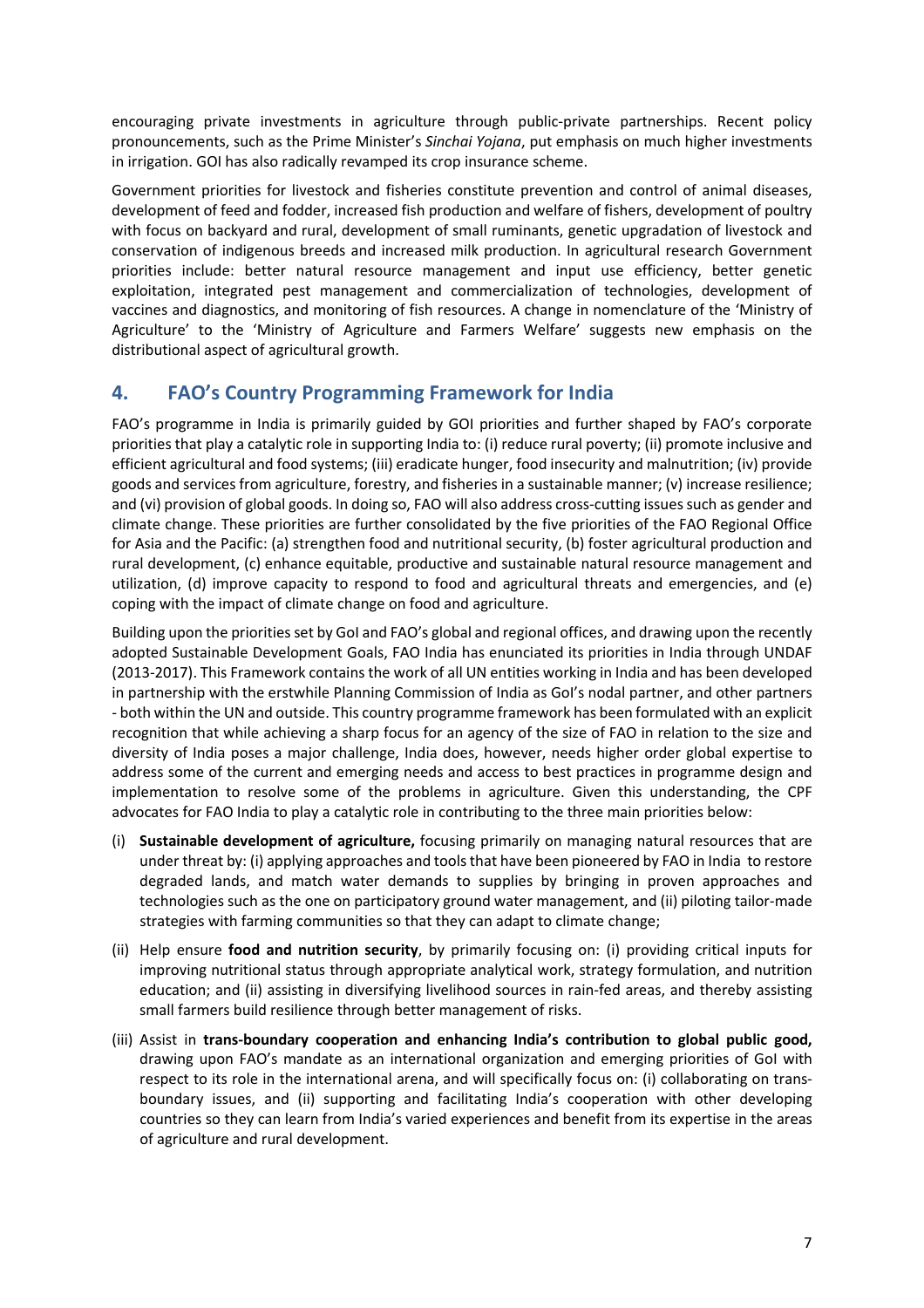In pursuing these three priorities FAO India will apply its accumulated experience, skills and methodologies by mainstreaming gender equity, mainly through the empowerment of women, and responding to the negative impacts of climate change.

In playing the catalytic role to assist India to achieve the above objectives, FAO will draw upon its comparative advantage as a specialised agency of the United Nations and use its knowledge gained over the years in designing and implementing programmes in India. It will undertake the following activities:

- (i) pilot innovative approaches that are relevant to India's needs;
- (ii) make available successful approaches and tools for scaling-up by other donors or Union and State Governments;
- (iii) bring in technical assistance in introducing international best practices and global normative work standards;
- (iv) assist in building capacity, where it is critical; and
- (v) act as a policy advocate and neutral adviser in areas where it has the expertise.

#### <span id="page-7-0"></span>**4.1. Sustainable agricultural development**

 $\overline{a}$ 

Under this area, FAO India will play a catalytic role in providing assistance to create enabling frameworks for economically, socially and ecologically sound production systems that focus on resource use efficiency, agro-biodiversity, climate change adaptation and ecosystem services, and participatory management of natural resources. To this end, it will:

#### **4.1.1 Pilot innovative approaches that are relevant to India's needs by undertaking the following initiatives:**

- (i) develop and implement a multi-sector Programmatic Framework under GEF 6 to achieve transformational changes in India's agricultural practices to secure global environmental benefits, enhance food security, and improve livelihood resilience (Annex 2);
- (ii) Build upon the success of AP-FAMGS in improving governance of groundwater resources and thereby ensuring the sustainable use of available groundwater, undertake extended pilot that involves local self-government institutions; and
- (iii) Use cover crops, including leguminous tree species, to improve the fertility and quality of agricultural soils as a means for resource-poor farmers to achieve sustainable production without the use of external inputs as is being experimented under MiSALT in Mizoram<sup>[1](#page-7-1)</sup>.
- (iv) Make available successful models for scaling-up by other donors or Union and State Governments, and also proactively advocating for the take-up these models. This will be pursued by:
	- a. scale-up of the Farmers Water School to develop skills of primary producers, and build capacity of government and other institutions, in particular, water users association, to provide appropriate and high quality support to smallholders to adapt to the fast changing agricultural scenario in the state of Uttar Pradesh;
	- b. leverage resources of governments, NGOs, and INGOs to enhance development programme for animal husbandry, dairying and fisheries, with special focus on small ruminants and backyard poultry keeping in mind the need for the diversification of livelihoods, and thereby assist farmers to adapt to the negative impact generated by climate change; and
	- leverage resources of the Government of Andhra Pradesh, other state governments and international financial institutions for proven elements of AP-FAMGS.

<span id="page-7-1"></span><sup>1</sup> This pilot combines the Sloping Land Agricultural Technology (SALT) with the traditional Mizo practice of using logs laid across slopes in agricultural fields to contain soil erosion (hence the acronym MiSALT).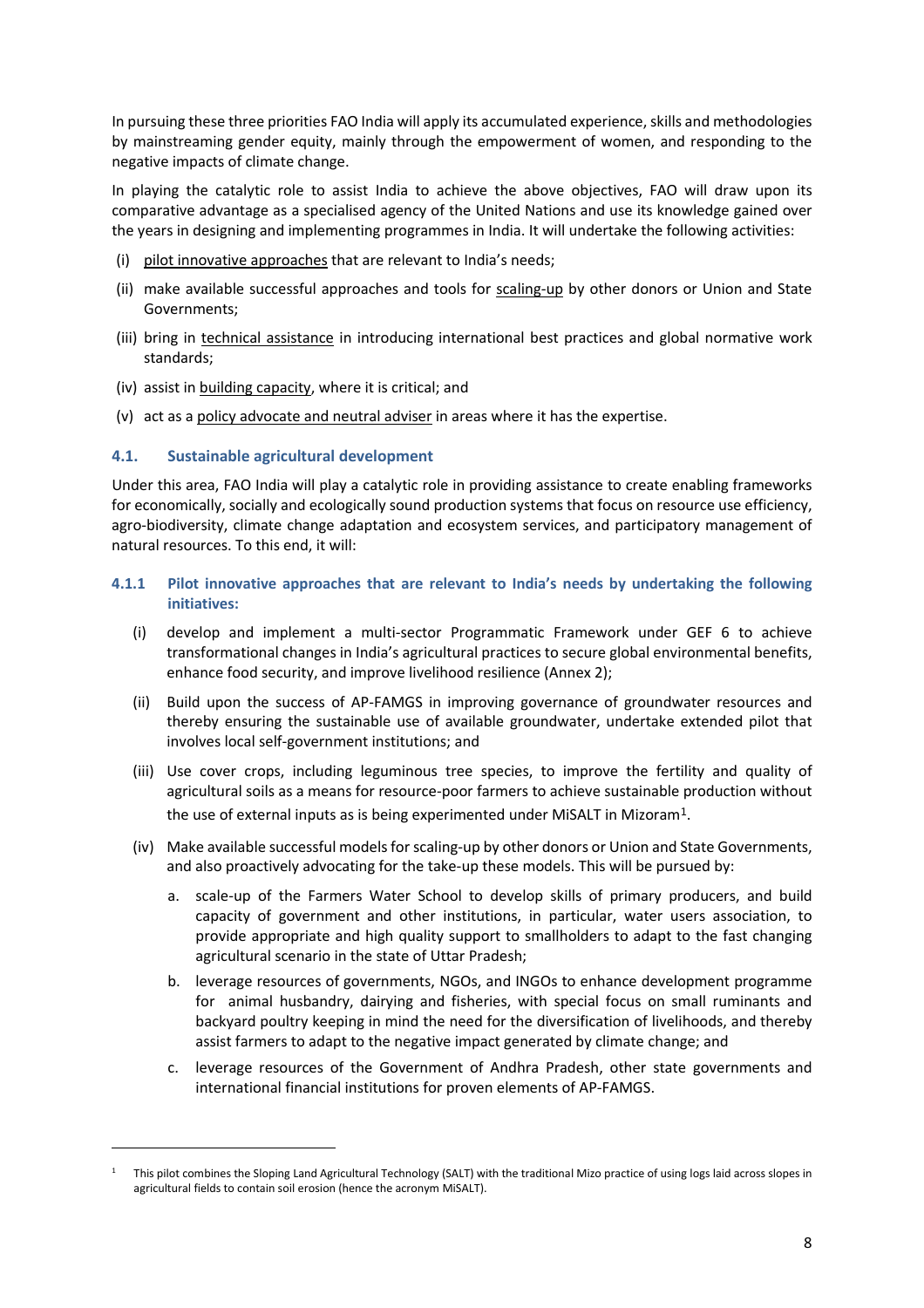#### **4.1.2 Bring in technical assistance to introduce international best practices and global normative work standards, mainly through following initiatives:**

- (i) updating forest inventorisation practices in India and contributing to sustainable management of forest resources;
- (ii) undertaking a Forest Policy Study in Mizoram to develop better understanding of the shifting cultivation (*Jhum*) dynamics in the state, and come up with appropriate recommendations;
- (iii) improving productivity of inland, brackish water, and coastal/ artisanal fisheries in select states, such as in Andhra Pradesh; and
- (iv) developing inclusive and sustainable value chains for key crops and agro-industrial products.

#### **4.1.3 Assist in building local and national capacity mainly by:**

- (i) enhancing capacity of communities and public and private-sector institutions for sustainable community based approaches to coordinate, plan, implement, and monitor programmes relating landscape approaches, organic agriculture, community management of commons, land and water management linked to agriculture and allied sectors, biodiversity conservation, livestock management, and climate change using the GEF-funded programme;
- (ii) assisting GoI and other stakeholders with skills to use FAO developed tools and methods such as MASSCOTE, including water accounting as part of the package<sup>[2](#page-8-0)</sup> that helps in conserving energy and water innovatively and effectively;
- (iii) actively exploring the possibility of upscaling UTF projects using GoI financing for participatory groundwater management in several States, in conjunction with GW mapping, water conservation and sound water accounting;
- (iv) encouraging, through its various programmes, the Integrated Plant Nutrient Management (IPNM) practices together with other agronomic management practices which enhance soil organic matter/soil carbon restoration and application of Conservation Agriculture (CA) principles; and
- (v) supporting the fisheries sector through global and regional initiatives and projects, such as BOBLEME II, which is currently under design, or Blue Growth, including aquaculture value chain analyses and fish losses.

#### **4.1.4 As a policy advocate and neutral adviser, provide policy support for ensuring sustainable agricultural development and natural resource management; and thereby:**

- (i) enabling creation and adoption of evidence-based, outcome-driven policies, legislation and/ or guidelines at national and state levels to address key issues related to natural resource management such as biodiversity loss, deforestation, land degradation and climate change;
- (ii) assisting GoI to develop and implement tools and techniques for monitoring and analysing food and agricultural policies, mainly by initiating FAO's global project Monitoring and Analysing Food and Agricultural Policies (MAFAP) in India;
- (iii) assisting GoI to collect, analyse, and access timely and reliable information relating to inputs, costs, outputs, prices, trade etc. that support informed policy decisions, achieved mainly by implementing the Agricultural Markets Information System (AMIS); and
- (iv) Provide technical assistance for integrated mountain development that redefines the architecture of sustainable development across the Indian Himalayan Region (IHR).

 $\overline{a}$ 

<span id="page-8-0"></span><sup>2</sup> Water accounting will aim mainly at avoiding possible negative impacts such as water=-logging, salinity or reduction of water availability downstream FAO will also make an effort to support e one or more FAO Reference Centre(s) that can assist in propagating integrated water resources management.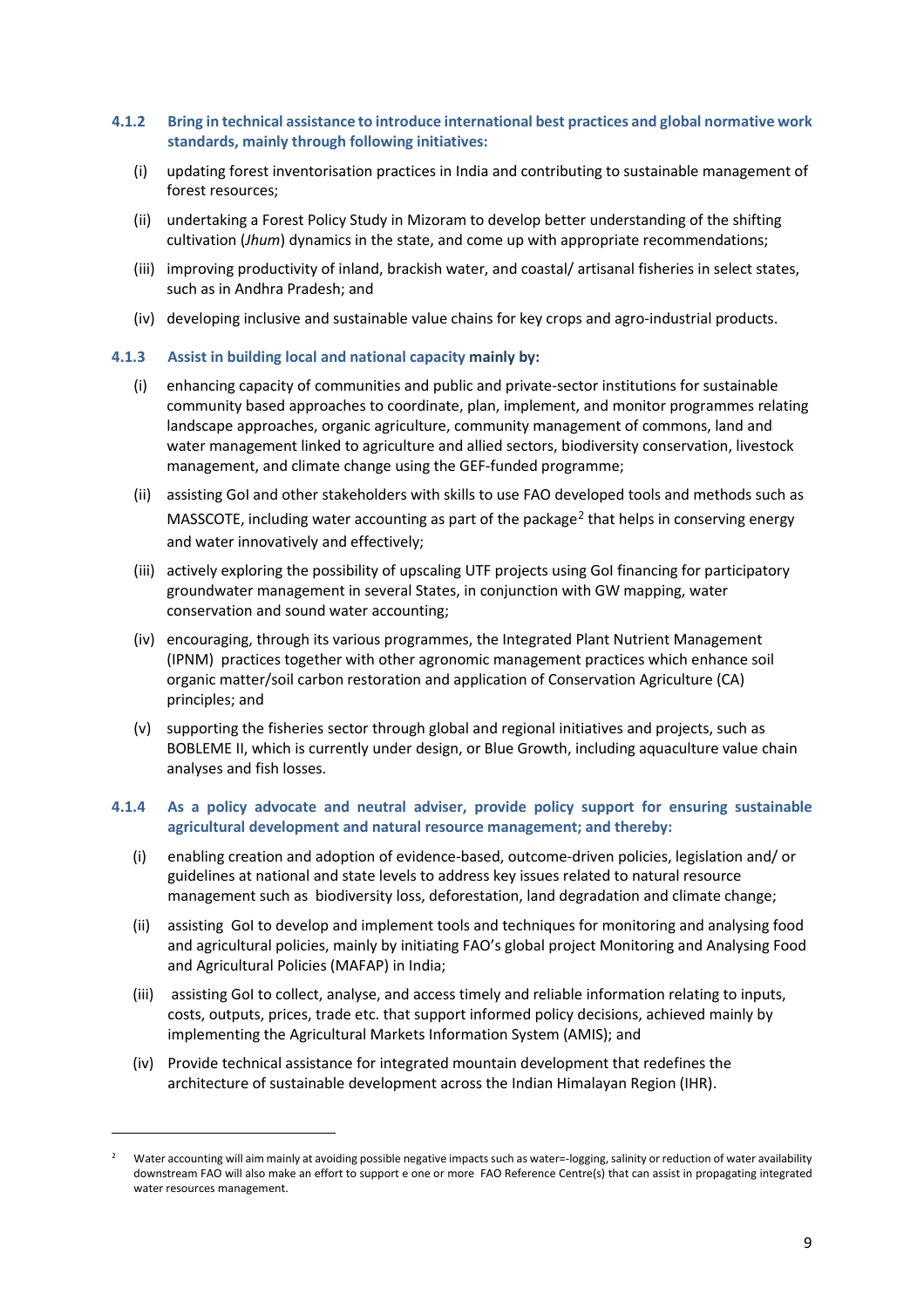Furthermore, FAO and the Indian Council of Agricultural Research (ICAR) are discussing an MoU that will help India benefit from international best practices that FAO can bring.

#### <span id="page-9-0"></span>**4.2. Food and nutrition security**

In assisting India to ensure food and nutrition security FAO India will: (i) provide critical inputs in the form of analytical work or technical support in order to improve nutritional knowledge at the policy level so that nutritional objectives are effectively mainstreamed; and (ii) enable adoption of livelihood activities and farm and non-farm agricultural practices that enable farmers to be more resilient and absorb shocks through better management of risks. This will be achieved by:

**4.2.1. Piloting innovative approaches** that enable small farmers, mainly in rain-fed areas facing agrarian distress, to diversify their sources of livelihood through introduction of small ruminants and backyard poultry, building upon the SAPPLPP experience.

#### **4.2.2. Bringing technical assistance to:**

- (i) undertake analytical work that helps in improved understanding of factors that affect nutritional status amongst the most vulnerable groups;
- (ii) mainstream nutrition-related intervention by collaborating with investment projects and programmes to develop appropriate strategiesthat improve nutrition status of project-participant households;
- (iii) assist in educating people on nutrition related issues such as the urgent need to diversify diets by using effective audio-visual methods, targeting women and children in particular;
- (iv) introduce international best practices and global normative work standards, educating people on nutrition related issues with particular emphasis on women and children;
- (v) strengthen social protection, and risk management (including crop insurance) mechanisms to enhance resilience building, especially in arid and disaster-risk prone districts; and
- (vi) encourage and assist, where feasible, in integrating nutrition into the agriculture extension curriculum, aimed at raising nutritional awareness to bring about behavioural changes among farmers and rural households using, for example, community study programs such as the Farmer Field Schools.
- **4.2.3. Working closely as a policy advocate, neutral adviser,** in areas where it has domain expertise and can offer sound technical advice and/or capacity building support, FAO India will work closely with various levels of government, UN/ bilateral/ multilateral agencies and civil society organisations and advocate for:
	- (i) effective implementation of the provisions made under Zero Hunger Challenge (ZHC);
	- (ii) improved access of women to land, institutional credit, technical advice and capacity building support, providing more resources to women farmers;
	- (iii) taking measures to address glaring gaps in gender disaggregated data on land and asset ownership as well as farm technology adoption; and
	- (iv) improved co-ordination between various forms of grassroots institutions, such as self-help groups, users groups, common interest groups on the one hand and the Panchayat Raj Institutions on the other for enhancing the quality of service delivery as well as increasing accountability of these institutions to their respective members.

#### **4.3. Trans-boundary co-operation and India's contribution to global public good**

FAO will continue to support India to access global public good in crucial areas such as trans-boundary crop, livestock, and fish diseases and pests, fishery management, food safety and climate change. During this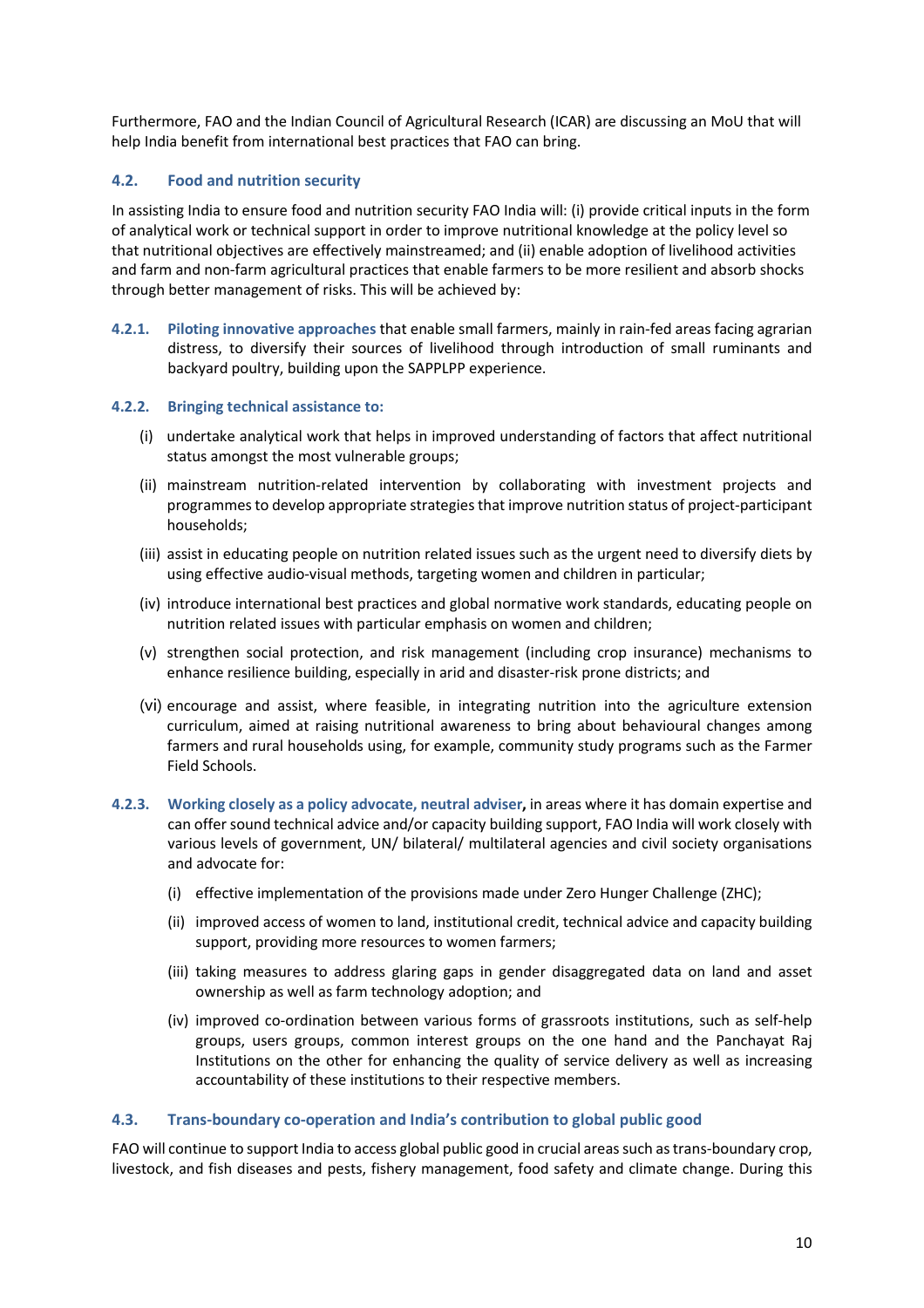programme cycle, FAO India will lay greater emphasis on assisting India in contributing to these global public goods. It will assist in bringing India's perspective to the international processes through which global public goods are developed. This fits well with India's richness as a source of development lessons that FAO can help in capturing and disseminating internationally. In addition, FAO India will assist selected Indian institutions to further develop as centres of excellence and assist others to be accredited by FAO as international knowledge centres. Within this broad framework, FAO India will undertake to:

#### **4.3.1 Assist India build capacity to:**

- (i) improve disease control, diagnostic laboratory and epidemiological capacity in the South Asian Association for Regional Cooperation (SAARC) countries through the Emergency Centre for Transboundary Animal Diseases (ECTAD);
- (ii) contribute to the FAO Commission for Controlling the Desert Locust in South-West Asia (SWAC) initiative;
- (iii) strengthen capacity of department staff and farmers, especially women who largely take care of livestock, about the symptoms and management of animal diseases, most importantly through biosecurity, monitoring and surveillance such as was undertaken for Porcine Reproductive & Respiratory Syndrome (PRRS) infections in piglets in the State of Mizoram;

#### **4.3.2 Facilitate to help India:**

- (i) fulfil its international commitments through a range of interventions needed in the backdrop of FAO Director-General exercising depositary functions in respect of multilateral treaties concluded outside the FAO framework (Annex 3); and
- (ii) support other Member Countries to learn and implement its successful policies and practices and benefit from India's extensive expertise in various aspects of agriculture, fisheries, forestry, and livestock.

In catalysing India's technical support to other developing countries, FAO India will draw upon FAO's global network of country and regional/ sub-regional offices and engage them in identifying development impediments and priorities. Thereby, it will facilitate India's assistance to these countries through interventions that are relevant, efficient and effective.

### <span id="page-10-0"></span>**5. Implementation, monitoring and reporting arrangements**

#### <span id="page-10-1"></span>**5.1 Implementation strategy**

Since FAO's role in India is mainly to catalyse knowledge that are relevant to the country's needs, FAO proposes to work closely with the Union and State Governments and like-minded donor partners, including other UN organizations, international financial institutions and civil society organizations. FAO will increasingly collaborate with the chambers of commerce and trade and industry federations keeping in view their increasing involvement in storage, processing and marketing of agricultural produce. In implementing this CPF, FAO India will also provide technical assistance to the Government focussing mainly on catalysing and facilitating analysis of the policy environment through information and evidence across the CPF result areas. To that end, it will promote consultative approaches for policy development, providing access to - and making available - quality data and information disaggregated by social strata, disadvantageous groups, poverty classes, and gender; and thereby help create policy options that remove exclusion and discrimination and strengthen gender mainstreaming.

#### <span id="page-10-2"></span>**5.2 Resource requirement and sourcing**

This CPF will initiate a number of activities that will be implemented over a period of next 3 to 7 years. The resource requirement for this period is estimated at about US\$ 47,165,300. Of this, US\$ 952,300 is already committed by allocations from ongoing projects, leaving a funding gap of US\$ 46,213,000 which FAO expects to mobilize through TCP, GEF, and other donor/government resources. These will be further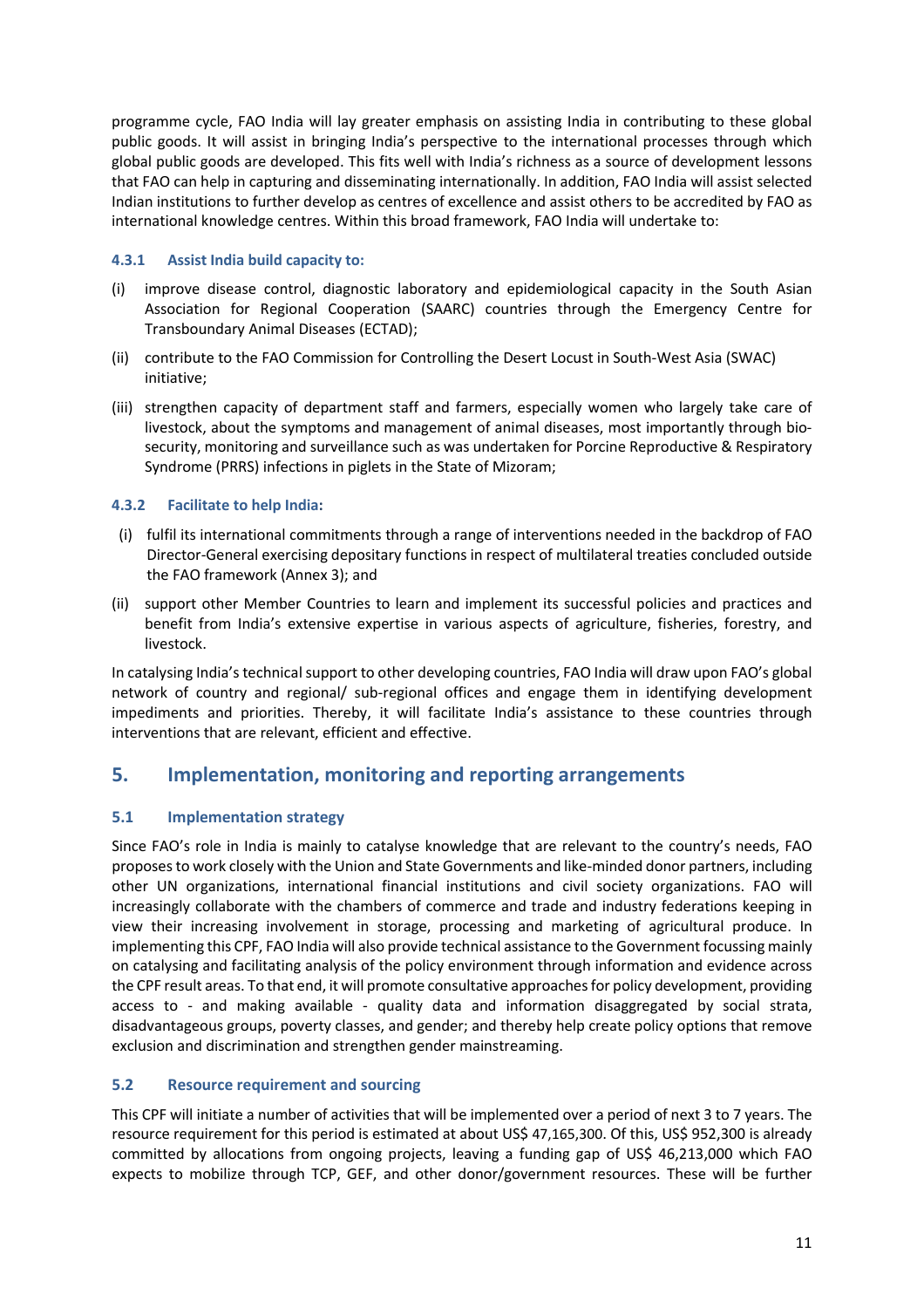complemented by resources from FAO's regional and head offices through regionally and globally funded projects as well as core resources. FAO India will also closely collaborate with TCI, which leads FAO efforts to generate greater and more effective public and private investments in agriculture and rural development. The primary thrust of this CPF, however, is partnering with GoI. While the Government needs FAO assistance, it also has the financial resources to cover associated costs. In contrast, the potential to develop partnerships with bi-lateral donors and funding agencies in India is very limited. On the positive side, India continues to remain a major client of the World Bank and IFAD, and FAO will work closely with those IFIs. Of the total amount mobilised, about US\$ 6 million is projected to be utilised over next two years.

#### <span id="page-11-0"></span>**5.3 Monitoring and reporting arrangements**

Monitoring delivery of activities and outputs will be undertaken by FAO India, with accountability to stakeholders assured through the annual stakeholder consultation. The annual report prepared by the FAO Representative, and submitted to FAO HQ and to RAP, will account for the use of funds entrusted to FAO India. In the attached results framework and the Indicative TCP pipeline (Annex 4), monitoring mechanisms are spelt out in such a manner that the goals and objectives of each project directly contribute to the CPF outputs. A final review of this CPF will be made during preparation of the next CPF. It will assess: (i) relevance, efficiency, effectiveness, impact and sustainability of FAO support to the country; (ii) credibility, impartiality, transparency, gender mainstreaming and usefulness of FAO's contribution during the CPF cycle; and iii) identify lessons learnt in implementing the CPF, to be taken into account during formulation of the next CPF.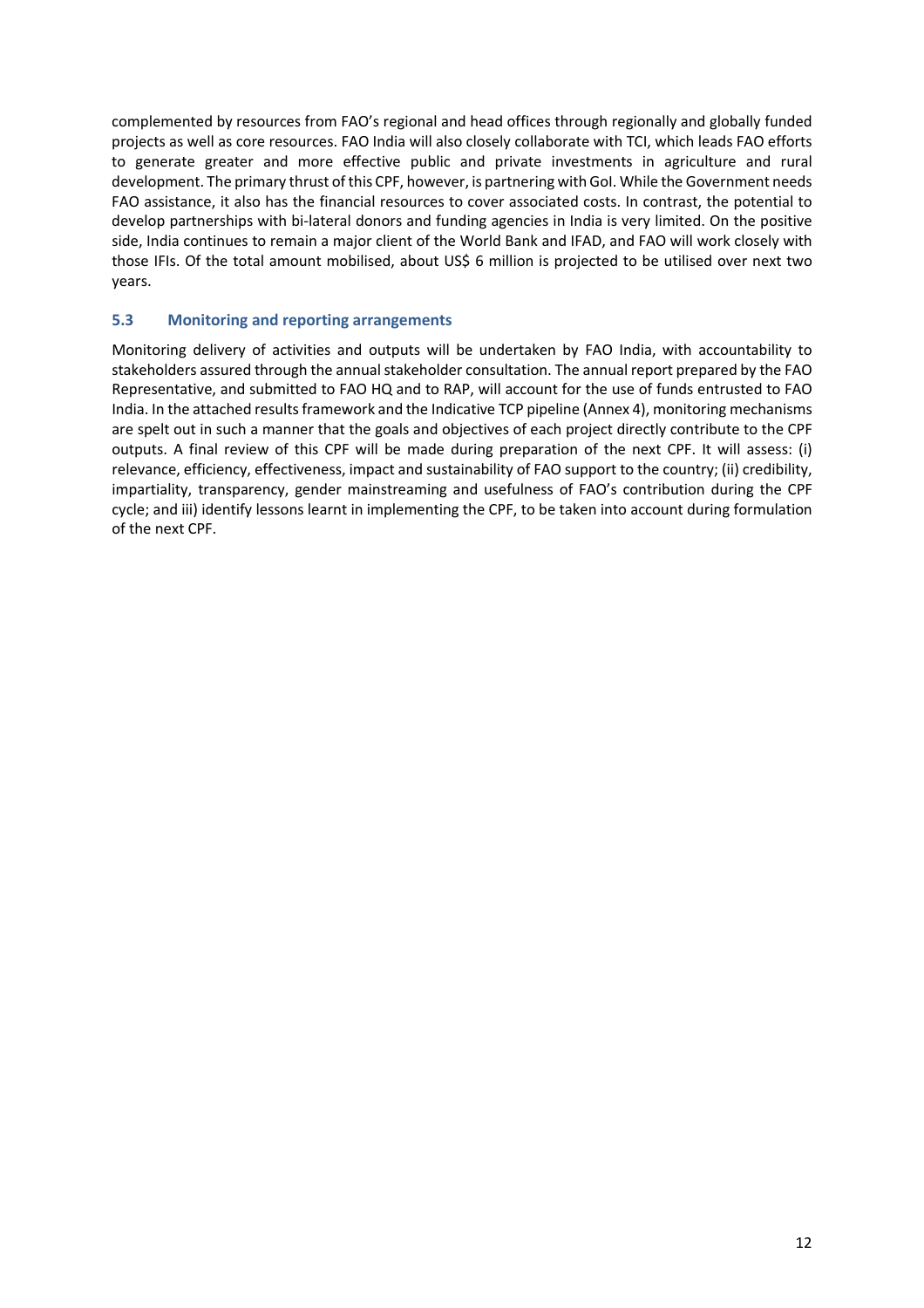## <span id="page-12-0"></span>**Annex 1: Country context and priorities of Agriculture in India**

#### <span id="page-12-1"></span>**1. Agriculture in India**

India is the world's largest democracy and the seventh-largest country in the world with an area of 3.29 million square kilometres and a population of 1.25 billion people. The country is a mosaic of cultures, religions, languages, and ecosystems. It also has the world's second-largest pool of technical and scientific personnel. For over 70 per cent of rural Indian households, agriculture, including livestock, still remains the principal source of livelihood. The share of agriculture in total GDP was 18 per cent in 2013-14 and is projected to reduce to 7-8% by 2019-20<sup>[3](#page-12-4)</sup>. Therefore, for the vast majority still dependent on agriculture and livestock, improving incomes depends critically on enhancing agricultural performance. Simultaneous efforts are required to find new employment avenues for the disproportionately large labour force that is still on the farm. The average size of land in India has reduced to 1.15 hectare per farm holding. Small marginal farmers now comprise 85 percent of total holding, occupying about 49 percent of the total area under farming<sup>[4](#page-12-5)</sup>. Small ruminant rearing is a key livelihood activity for small farmers and landless families. Around 70 percent of India's goat and sheep are reared by such poor groups, and has a large participation of women.

Agriculture in India grew at a modest 3.0 percent over the past six decades. This growth has, however, fallen to 1.7 percent in the last three years, and is a cause for concern. State wise growth trends shows some States have recorded average annual growth of 4 percent and above during the XI Plan – demonstrating that action at the state level can improve performance. The slow performing States need to give more focus on key growth drivers such as technology<sup>[5](#page-12-6)</sup>, inputs, and management of natural resources, investments, market infrastructure, price incentives, convergence and programme delivery and diversification from cereals to high value agricultural commodities.

Despite the recent slowdown, food grain production increased from 50 million tonnes in 1950-51 to an estimated 251 million tonnes in 2014-15. India has now moved away from dependence on food aid to become a net food exporter. Agricultural export as a percentage of agricultural GDP has increased from 9 percent in 2008-09 to 14 percent in 2013-14. With an annual output of 132 MT in 2012-13, India remains the world's largest producer of milk. It is also the world's biggest producer of pulses and second largest producer of sugar. Globally, India ranks second in fish production and aquaculture, next only to China.

#### <span id="page-12-2"></span>**2. Government programme priorities addressing challenges**

#### <span id="page-12-3"></span>**2.1 Inclusive growth**

 $\overline{a}$ 

In India, the poverty figure is pegged at nearly 30 percent as per the Rangarajan Committee Report (2014<sup>[6](#page-12-7)</sup>). States, however, vary significantly in terms of both the incidence and depth of poverty. Extreme poverty exists more among small producers, landless labourers, rural wage earners, women and population groups living in remote and resource-poor areas. The gradual decline in size of farm holdings has made a majority of small and marginal farms unviable. The Socio Economic and Caste Census (2011) reports that almost 40 percent of rural households fall under the "excluded" category, as they do not fulfil the basic 14 parameters of inclusion<sup>[7](#page-12-8)</sup>. Barely 8.3 percent of rural households reported a monthly income of over Rs. 10,000 for the highest earning member. Almost 50 percent of rural households derive their income mainly from casual manual labour, and 30 percent from cultivation. The Census further reports that among households who do own land; (i) 40 percent is not irrigated, (ii) only four percent own some sort of mechanised agricultural

<span id="page-12-4"></span><sup>&</sup>lt;sup>3</sup> NCAER (2013) Agricultural Outlook and Situation Analysis Reports: First Annual Medium-Term Agricultural Outlook Report. February, 2013.

<span id="page-12-5"></span><sup>4</sup> *Agricultural Statistics at a Glance 2014.* New Delhi: Oxford University Press, Ministry of Agriculture, Government of India, 2015

<span id="page-12-6"></span>Report of the Working Group on Agricultural Research and Education for the With Five Year Plan: 2012-17, Volume - I, Planning Commission, Government of India, December, 2011, New Delhi.

<sup>6</sup> Report of the Expert Group to Review the Methodology for Measurement of Poverty. Planning Commission June 2014

<span id="page-12-8"></span><span id="page-12-7"></span><sup>&</sup>lt;sup>7</sup> The parameters are listed here[: http://www.secc.gov.in/staticReport](http://www.secc.gov.in/staticReport)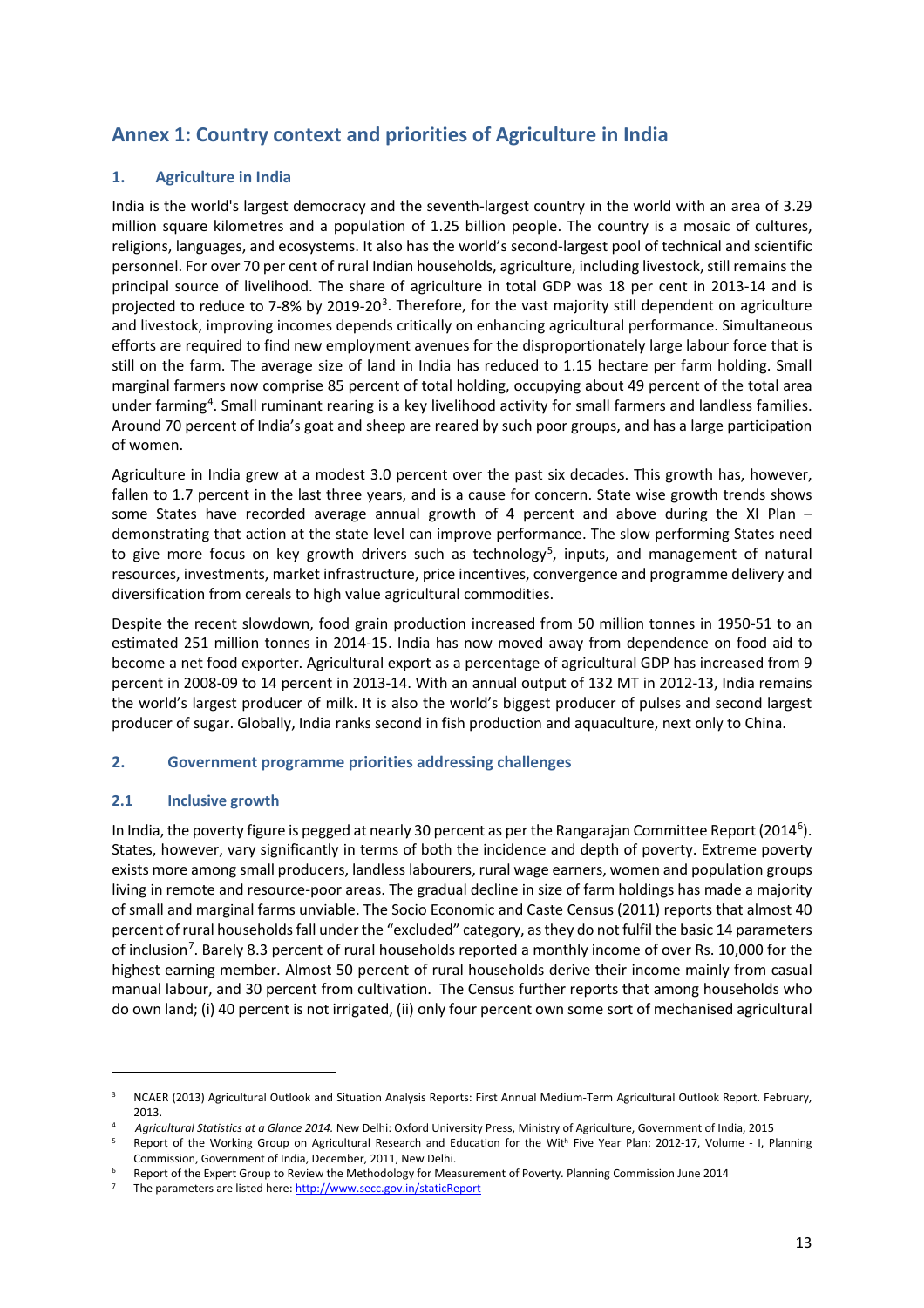equipment, and (iii) only 10 percent own any irrigation equipment. Less than four percent have an agricultural (Kisan) credit card that entitles them to subsidised credit for each cropping season.

The Planning Commission of India had highlighted a number of key issues essential for inclusive growth: better performance in agriculture; reducing vulnerabilities of small and marginal farmers, especially women; agro-processing, supply chains, and technical personnel for providing inputs into various aspects of farming. The Twelfth Plan suggests adopting growth strategies that simultaneously address challenges of energy, water and the environment.

A range of GoI initiatives aim to address inclusiveness. To illustrate, the Mahatma Gandhi National Rural Employment Guarantee Programme (MNREGA) which assures at least 100 days of employment to rural households; the Public Distribution System (PDS) that provides subsidised food grains to millions of below poverty line (BPL) families; the National Rural Livelihoods Mission (NRLM) which enables rural poor to increase household income through sustainable livelihood programmes. The government also offers price incentives in the form of Minimum Support Price for procuring select food grains.

The government's priorities in markets and marketing<sup>[8](#page-13-2)</sup> channels focus on initiating reforms in agricultural markets and setting up new and strengthening existing value chains. In July 2015, GoI approved the creation of a common electronic platform that will soon allow farmers and traders to sell their produce to buyers uniformly across the country. The Small Farms Agri-business Consortium of the Ministry of Agriculture (MoA) is promoting Farmer Producer Organisations to create sustainable agri-value chains. It has set a target of Rs. 850,000 crore for agriculture credit for 2015-16. It has decided to raise the corpus of Rural Infrastructure Development Fund to Rs. 25,000 crore and allocated Rs. 5,000 crore for the Warehouse Infrastructure Fund.

India also faces the threat of national and trans-boundary plant pests and diseases (TPPDs). The Government's priorities include providing timely and accurate information; and infrastructure promoting food safety, cross-boundary information sharing mechanisms and coordinated efforts; and strengthening the national quarantine and bio-security umbrella.

#### <span id="page-13-0"></span>**2.2 Hunger, food insecurity and malnutrition**

While India has made significant progress in reducing the absolute number of hungry, the country still accounts for a quarter of the world's hungry. Some 39 percent of Indian children under the age of five are stunted, 15 percent wasted and 29 percent are underweight<sup>9</sup>. A 2015 study by the Global Alliance for Improved Nutrition (GAIN) shows rising incidence of malnutrition-related diseases among women. It also reports an alarming 74 percent of Indian children under five-years being anaemic.

GoI recognizes the need for a comprehensive social protection system to reduce poverty and vulnerability and runs a number of programmes to that end. For example, the Mid-Day Meal Scheme provides hot cooked meal to around 100 million school going children; the Nirmal Bharat Abhiyan accelerates sanitation coverage in rural areas; the National Rural Drinking Water Programme provides safe drinking water; and the [Indira Gandhi Matritva Sahyog Yojana which offers maternity benefits.](http://wcd.nic.in/SchemeIgmsy/scheme_igmsy.htm) 

#### <span id="page-13-1"></span>**2.3 Sustainability of agricultural development**

 $\overline{a}$ 

Indian agriculture comprises mainly of marginal and small farmers. A large part of these farms are rain-fed, spread over 200 million hectares and constitute 62 percent of the country's total geographical area. Rainfed agriculture supports 40 percent of the country's population, and has a large share of the cropped area under rice (42 percent), pulses (77 percent), oilseeds (66 percent) and coarse cereals (85 percent). It hosts 78 percent of cattle, 64 percent of sheep and 75 percent of goats. Increased focus on water conservation and its sustainable utilization in rain-fed areas is key to the development of these areas.

Land degradation constitutes a major threat to India's food and environmental security. Of the total geographical area of 328.73 mha, about 120.40 mha is affected by varying degrees of land degradation. A

<span id="page-13-2"></span><sup>8</sup> Report of the Working Group on Agricultural Marketing Infrastructure, Secondary Agriculture and Policy Required for Internal and External Trade for the 12<sup>th</sup> Five Year Plan 2012-17, Planning Commission, GoI, December, 2011, New Delhi

<span id="page-13-3"></span><sup>9</sup> *Rapid Survey on Children 2013-2014.* New Delhi: Ministry of Women and Child Development, Government of India. 2014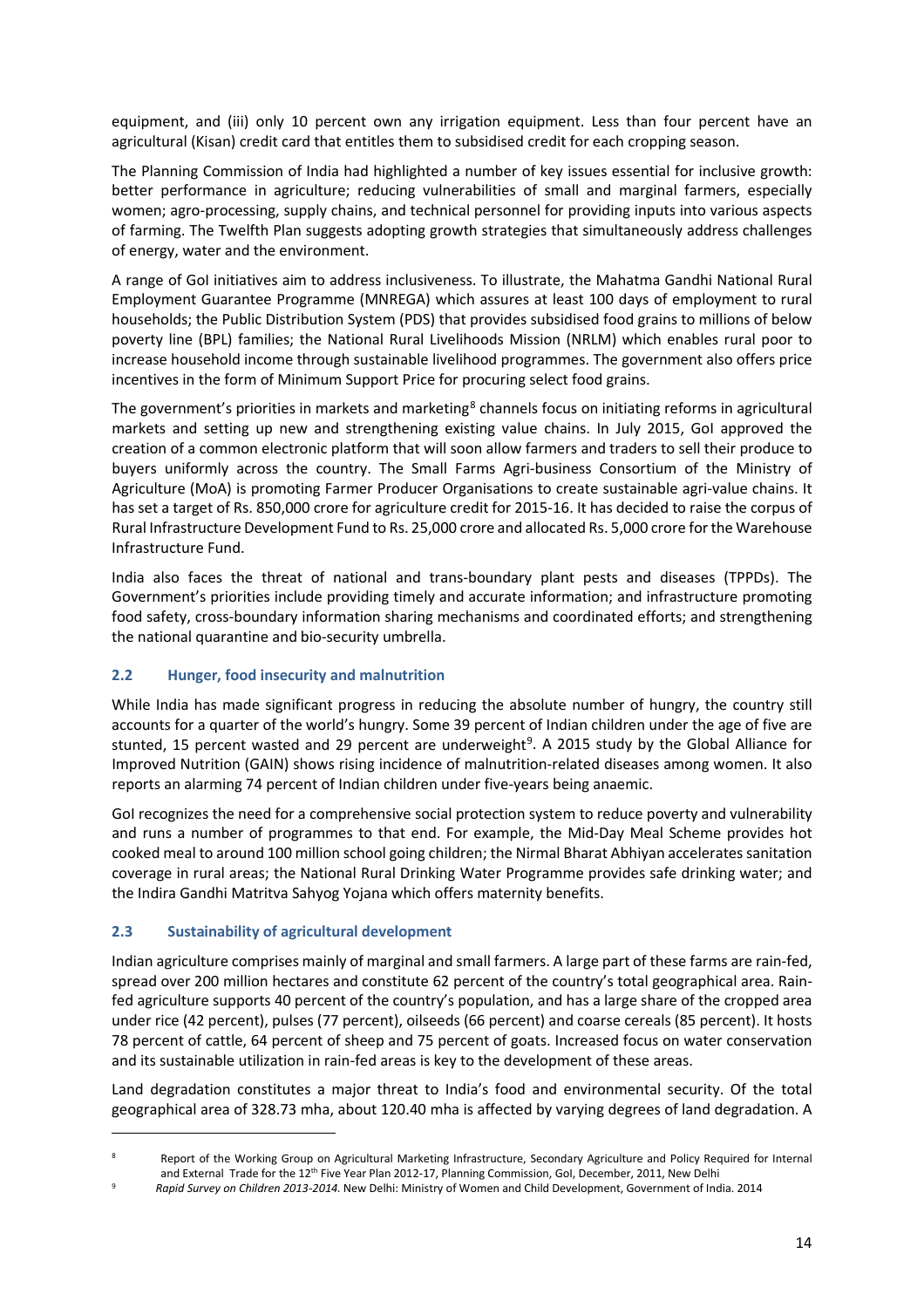quarter of India's geographical area is affected by desertification resulting in annual soil loss of about 5.3 billion tonnes through erosion. Besides, water and wind erosions are widespread across the country. As much as 5.3 billion tonnes of soil gets eroded every year. Similarly, soil, biodiversity is rapidly shrinking. Moreover, large farmland areas in India have become barren due to imbalanced fertilizer use and the excessive use of urea. Responding to the progressive deterioration in soil health, India recently launched an ambitious initiative on providing soil health cards to farmers.

Falling groundwater tables across the country is another area of concern as about 30 percent of the 5723 administrative blocks in the country report groundwater dropping to unsustainable levels. The deteriorating quality of groundwater is another threat. A new Rs.50,000 crore five-year scheme called Pradhan Mantri Krishi Sinchay Yojana(Prime Ministers' Agriculture Irrigation Plan) aims to promote the concept of "per drop more crop" by improving irrigation efficiency.

To ensure better availability of technical information to farmers, the National Mission on Agricultural Extension and Technology was launched in 2014, a follow up to the National Skill Development Policy (2009) which envisions empowering all individuals through improved skills, knowledge and nationally/internationally recognized qualifications. India also makes substantial investments in agricultural research and development. Similarly, there are initiatives to prevent and control animal diseases, develop feed and fodder resources, increase fish production and improve the welfare of fisherfolks. Efforts are also on to develop the poultry sector with focus on backyard poultry, development of small ruminants, genetic up-gradation of livestock, and conservation of indigenous breeds.

#### <span id="page-14-0"></span>**2.4 Vulnerability and resilience**

Overall, India has moved out of the short-term relief-response dominated dependency trap in which many developing countries still find themselves. The country has vast experience in managing droughts, so at the macro-scale the Government has progressively improved resilience of the national food system. India is a founding member of the Global Agricultural Monitoring and Information System (AMIS), an FAO-G-20 initiative. It has a well-developed and resourced National Disaster Management Authority and several other resilience building programmes such as the National Innovations on Climate Resilient Agriculture (NICRA), crop insurance schemes, and the National Action Plan for Climate Change (NAPCC) with eight National Missions under it.

India has long been an essential and effective partner in Desert Locust information and control systems nationally and globally. However, the same is not true about other trans-boundary threats, particularly of animal (including zoonotic) diseases like the highly pathogenic Avian Influenza, Peste de Petits Ruminants, Newcastle disease, and Foot and Mouth Disease. Veterinary services do not sufficiently reach a majority of small ruminant holding communities, nearly all in rain-fed areas, where over 70 percent of livestock keepers are women. Similarly, up to 20 percent of its districts, nearly all in rain fed areas, are affected by socio-political unrests of various intensities. As a result, millions of people across India continue to be affected by disasters and crises.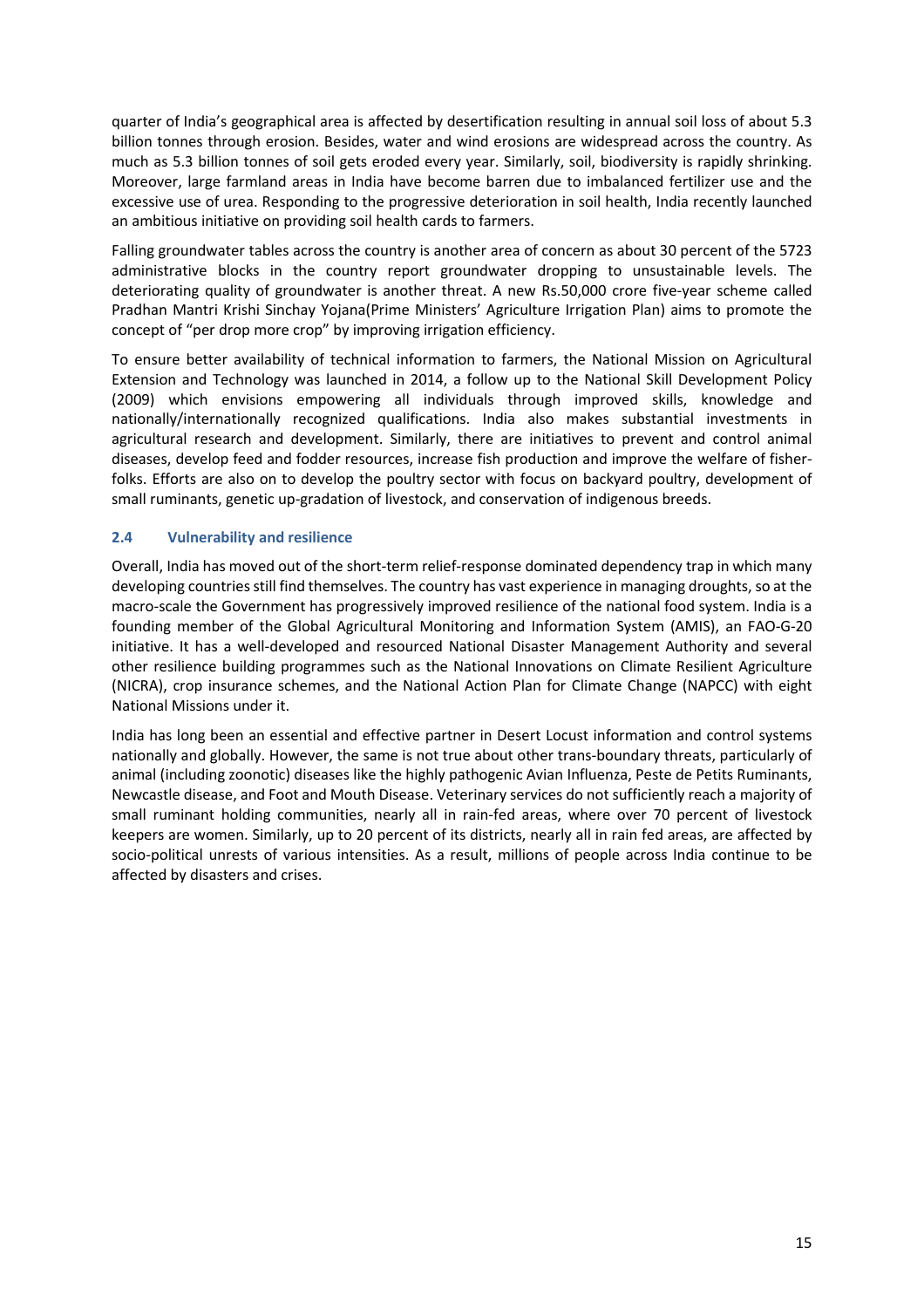## <span id="page-15-0"></span>**Annex 2: Green Agriculture: Transforming Indian Agriculture to Promote Global Conservation Benefits**

#### <span id="page-15-1"></span>**1. Introduction**

This programme will be funded under GEF-6 and is being developed in close collaboration with Ministry of Agriculture (MoA) and Ministry of Environment, Forests and Climate Change (MoEFCC). This multi-sector project is proposed to be implemented in the States of Uttarakhand, Rajasthan, Madhya Pradesh, Odisha and Mizoram. It seeks to achieve transformative changes in policy, capacity development, practice, and knowledge management across the agriculture and allied sectors, and in the selected project areas and at the national level as briefly described below.

#### <span id="page-15-2"></span>**2. Components**

The programme will comprise two broad components:

*Component 1: Governance of India's agriculture and allied sectors mainstreams biodiversity, land degradation, climate change mitigation and sustainable forest management* seeks to enable production and adoption of a "Common Vision for Sustainable Agriculture in India". This includes a landscape approach based prioritization criteria and outcome-based indicators jointly by ministerial and departmental stakeholders. Component 1 will also seek to bring in improved institutional alignment and coordination for targeted approaches to green agriculture and allied sector transformations. As part of this, the programme will seek to identify and prioritise key conservation landscapes in the project areas, and develop national and state-level green landscape conservation strategies including policy and institutional coordination revisions to incentivize Green-Agriculture implementation. Component 1 will include the development of a Green Landscape tool-box which will help key programme partners describe and prioritize Green-Agriculture interventions. These interventions will be supported by a Green Landscape monitoring program to enable and support data mechanisms and management for decision-making and evidence-based policymaking.

Indicative results expected from this component will include conservation priority productive landscapes identified nationally that benefit from improved agricultural practices, national and state-level policies or programs designed to improve conservation outcomes related to agriculture (e.g., National Mission for Sustainable Agriculture). Five states will adopt and operationalize Green Landscape Conservation Strategies, realigning national investments annually to support conservation oriented agriculture, annually increasing users of operational Green-Agriculture knowledge base and tool box. These efforts will increase CO2e sequestration nationally through improved agriculture, sustainable forest management and land management practices.

*Component 2: Agricultural practices deliver biodiversity, land degradation, climate change mitigation and sustainable forest management benefits* seeks to carry out specific programme site selections in each state and develop operational programme strategies. Key interventions are likely to include Green-Agriculture Farmer Field Schools, Green Landscape conservation strategies, Green Agriculture demonstrations and pilots, and the integration of knowledge management interventions. Lessons learnt from pilot interventions under this component will be captured and interventions up-scaled over time.

Indicative results expected from this component will include agricultural practices on priority landscapes that yield benefits for biodiversity, land degradation, climate change mitigation and sustainable forest management; increased participation of farmers in Green-Agriculture Farmer Field Schools and application of Green-Agriculture practices. It expects to see an increase in the number of hectares of productive landscapes strategically managed to deliver global and national conservation benefits; protected areas with co-management agreements between productive and protected landscapes; and increase in hectares of agricultural lands actively sustaining agro-biodiversity and incorporating traditional knowledge. It hopes to establish the Globally Important agricultural Heritage sites; improved capacities of agriculture, forestry, and wildlife extension agents; and increased  $CO<sub>2</sub>e$  sequestration at the pilot site level through improved agriculture, sustainable forest management, and better and management practices.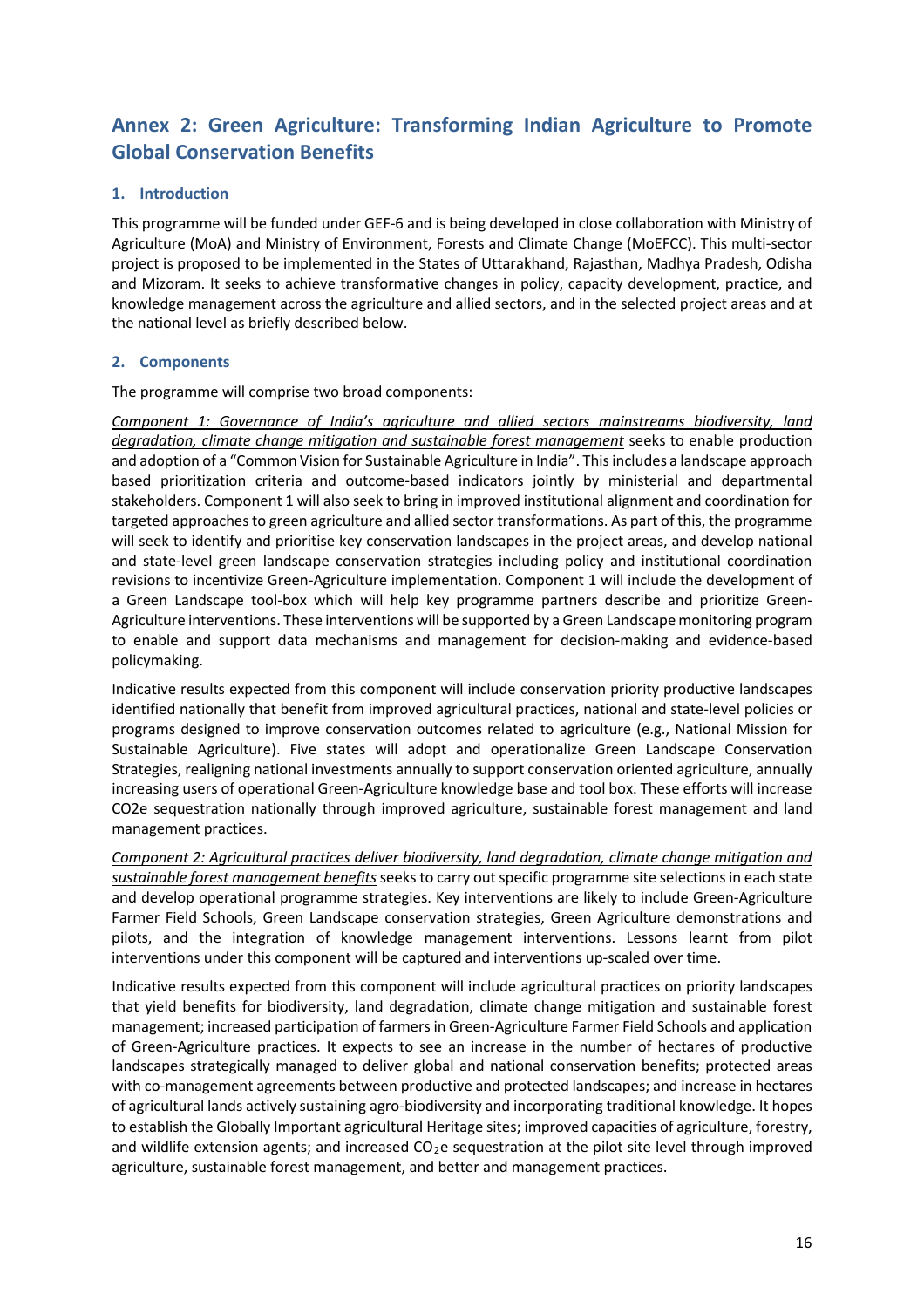#### <span id="page-16-0"></span>**3. Project states and priority areas**

The proposed project seeks to work in five states (Rajasthan, Madhya Pradesh, Orissa, Uttarakhand, and Mizoram) and will include multi-sector, state-specific interventions. These will also include interventions, in at least two districts each in each state, under biodiversity, land degradation, climate change mitigation, and sustainable forest management across the states and districts. It is expected that at least 800,000 ha will be in the globally important biodiversity areas using biodiversity and climate-smart management by households and communities, with inter-sectoral governmental support. This will help in conserving biodiversity, improving land management and significantly mitigating climate change. Biodiversity interventions will also include globally important biodiversity areas.

State-wise indicative details are given below.

• **Landscape level sustainable agriculture and biodiversity conservation including ecological restoration of rangelands, in the Thar Desert of Western Rajasthan**

Interventions under this programme will be carried out in two contiguous districts of Western Rajasthan, Barmer and Jaisalmer on a landscape level. The project will aim to address issues of agriculture-people-protected area interfaces and conflicts to enhance biodiversity conservation outcomes. It especially aims at preserving habitat of the globally significant, highly endangered and IUCN Red-Listed Great Indian Bustard and other key species in the 3,162 Sq. Km. Desert National Park, and in the wider landscape surrounding the PA. The two districts together have about 665 villages. While direct project interventions are likely to be carried out in approximately 200 villages, indirect interventions are expected to reach out to all the 665 villages.

• **Landscape level sustainable agriculture and biodiversity conservation including ecological restoration of ravine landscapes, in the Chambal Areas of Madhya Pradesh**

Interventions under this programme will aim to address issues of agriculture-people-protected area interfaces and conflicts to enhance biodiversity conservation outcomes, especially relating to the globally significant and endangered biodiversity and wildlife (including the Gangetic Dolphin, the Gharial, etc.) in the National Chambal Sanctuary (NCS) area, a 5,400 Sq. Km tri-state protected IUCN Category IV protected area, and in the wider landscape outside the PA. It also aims to protect agriculture and enhance resilience and livelihood security of communities in the ravines areas through securing fodder, fuel, and small timber. While specific districts have not been chosen, the project hopes to work in two districts of the State (out of Morena, Bhind, Gwalior, Shivpuri, Sheopur, Guna and Mandsaur) and ravine affected agricultural areas of these districts.

• While specific districts have not yet been chosen for the states of Uttarakhand, Mizoram and Odisha, interventions in these states too will be along the same lines as outlined for Rajasthan and Madhya Pradesh.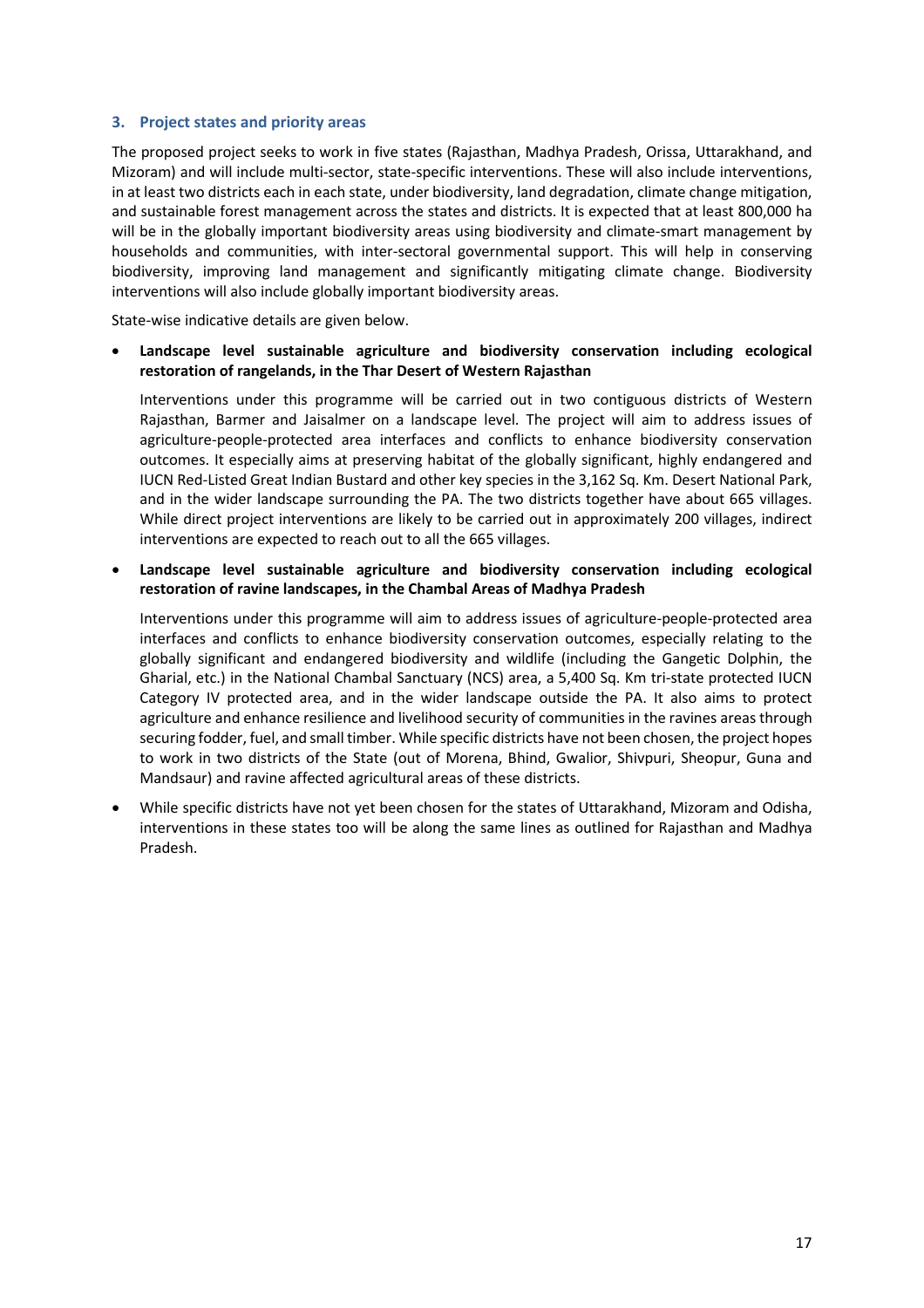## <span id="page-17-0"></span>**Annex 3: International and multi-lateral treaties and international voluntary instruments**

The Republic of India is a Party to the following treaties:

- International Treaty on Plant Genetic Resources for Food and Agriculture;
- Agreement for the Establishment of the Indian Ocean Tuna Commission;
- Agreement for the Establishment of a Regional Animal Production and Health Commission for Asia and the Pacific;
- Agreement for the Establishment of an FAO Commission for Controlling the Desert Locust in South-West Asia;
- Convention Placing the International Poplar Commission within the framework of FAO;
- Plant Protection Agreement for the Asia and Pacific Region;
- International Plant Protection Convention;
- Constitution of the International Rice Commission; and
- Agreement for the Establishment of the Asia-Pacific Fishery Commission.

Multilateral treaties concluded outside the framework of FAO include:

- Agreement for the Establishment of the Global Crop Diversity Trust;
- Agreement on the Network of Aquaculture Centres in Asia and the Pacific;
- Agreement for the Establishment of the Intergovernmental Organization for Marketing Information and Technical Advisory Services for Fishery Products in the Asia and Pacific Region; and
- Agreement for the Establishment of a Centre on Integrated Rural Development for Asia and the Pacific.

Additionally, a number of international instruments of a voluntary nature (non-legally-binding) have been approved by FAO State Members, including India. Some of them are:

- Principles for Responsible Investment in Agriculture and Food Systems;
- Voluntary Guidelines for Securing Sustainable Small-Scale Fisheries in the Context of Food Security and Poverty Eradication;
- Voluntary Guidelines for Flag State Performance;
- International Code of Conduct on Pesticide Management;
- Voluntary Guidelines on the Responsible Governance of Tenure of Land;
- Fisheries and Forests in the Context of National Food Security;
- Voluntary Guidelines to Support the Progressive Realization of the Right to Adequate Food in the Context of National Food Security; and
- Code of Conduct for Responsible Fisheries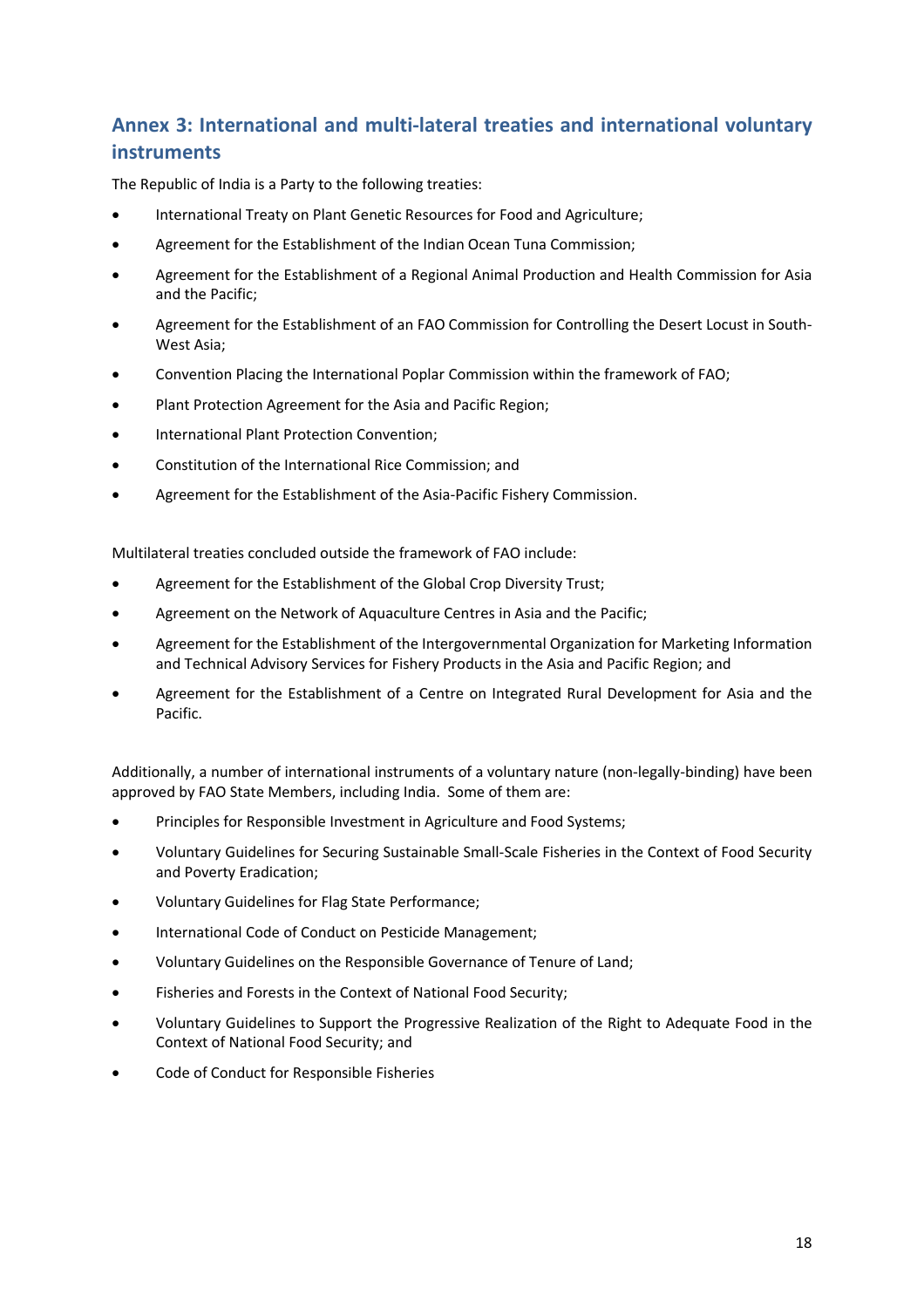# <span id="page-18-0"></span>**Annex 4: Results Framework, Resource Requirements and TCP Pipeline**

| <b>Narrative Summary</b>                                                                                                                                                                                                               | <b>Objectively Verifiable</b><br>Indicators (by end-2017)                                                                                                                                                                                                                     | <b>Means of</b><br>Verification                                    | <b>Resource Requirements</b><br>(USD) |  |  |
|----------------------------------------------------------------------------------------------------------------------------------------------------------------------------------------------------------------------------------------|-------------------------------------------------------------------------------------------------------------------------------------------------------------------------------------------------------------------------------------------------------------------------------|--------------------------------------------------------------------|---------------------------------------|--|--|
| <b>Overall Goal</b>                                                                                                                                                                                                                    |                                                                                                                                                                                                                                                                               |                                                                    |                                       |  |  |
| Contribute to sustainability and enhanced resilience of the agriculture and allied<br>sectors in India                                                                                                                                 | 47,165,300                                                                                                                                                                                                                                                                    |                                                                    |                                       |  |  |
| <b>Outcomes</b>                                                                                                                                                                                                                        |                                                                                                                                                                                                                                                                               |                                                                    |                                       |  |  |
| broad outcomes:                                                                                                                                                                                                                        | FAO India, working in close coordination with the Government of India and other<br>partners, plays a catalytic role and supports India towards achievement of three                                                                                                           |                                                                    |                                       |  |  |
| (i)<br>Sustainable agricultural<br>development, focusing<br>primarily on managing<br>natural resources that are<br>under threat;<br>[Corporate Output<br>20201:Government<br>(Central and States) and<br>other partner/collaborating   | Tools pioneered by FAO in<br>India applied to restore<br>degraded lands and match<br>water demands to supplies by<br>bringing in proven approaches<br>and technologies such as in<br>participatory ground water<br>management; and by piloting<br>tailor-made strategies with | Gol and FAO<br>statistics,<br>data, reports,<br>field visits, etc. | 42,250,300                            |  |  |
| agencies are supported to<br>analyse governance issues<br>and options for sustainable<br>agricultural production and<br>natural resources<br>management                                                                                | farming communities so that<br>they can adapt to climate<br>change                                                                                                                                                                                                            |                                                                    |                                       |  |  |
| Reducing vulnerability in<br>(ii)<br>order to ensure food and<br>nutrition security, primarily<br>focusing on diversifying the<br>source of livelihood in<br>rainfed areas and thereby<br>assist small farmers to build<br>resilience; | Risks at multiple levels<br>managed by filling high-level<br>technical and policy gaps and<br>building capacities of the small<br>farmers and herders,<br>government agencies and<br>other partners                                                                           | Gol and FAO<br>statistics,<br>data, reports,<br>field visits, etc. | 1,595,000                             |  |  |
| [Corporate Output 10201:<br>Improving capacities of<br>governments and<br>stakeholders for strategic<br>coordination across sectors<br>and stakeholders for food<br>security and nutrition]                                            |                                                                                                                                                                                                                                                                               |                                                                    |                                       |  |  |
| (iii) Increasing Gol's<br>involvement and visibility in<br>international cooperation<br>drawing upon FAO's<br>mandate as an<br>international organization<br>and emerging priorities of<br>government                                  | Collaboration operationalised<br>on (a) trans-boundary issues<br>and (b) South-south<br>cooperation through<br>facilitating other developing<br>countries to learn from India's<br>experiences and access Indian<br>expertise in the areas of<br>agriculture and rural        | Gol and FAO<br>statistics,<br>data, reports,<br>field visits, etc. | 3,320,000                             |  |  |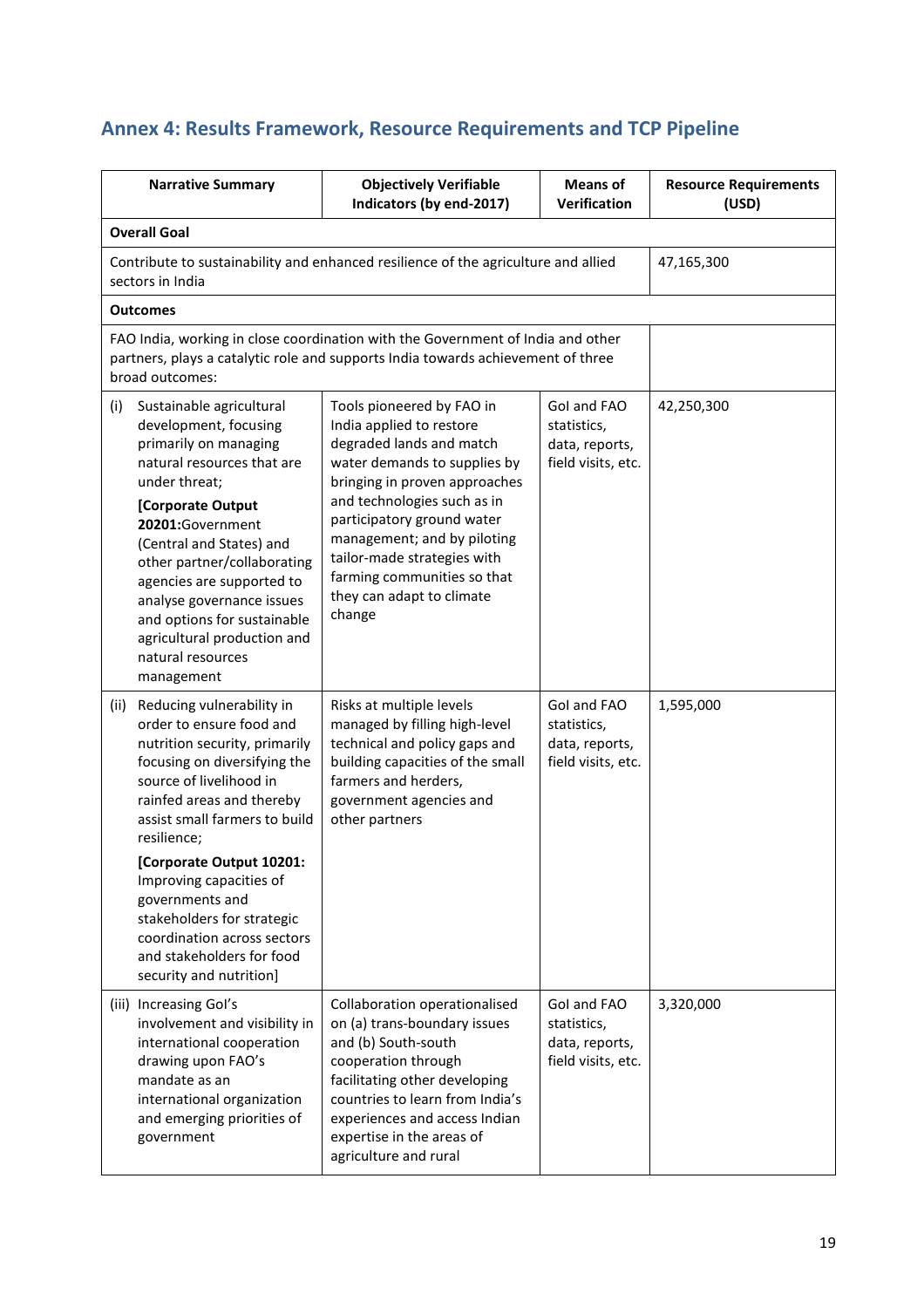| <b>Narrative Summary</b>                                                                                                                                                                                                                                                                                                                           | <b>Objectively Verifiable</b><br>Indicators (by end-2017)                                                                                                                                                                                                                                                    | <b>Means of</b><br>Verification                                                                                                                                            | <b>Resource Requirements</b><br>(USD)                                                                                                                                                                                                                                     |  |  |
|----------------------------------------------------------------------------------------------------------------------------------------------------------------------------------------------------------------------------------------------------------------------------------------------------------------------------------------------------|--------------------------------------------------------------------------------------------------------------------------------------------------------------------------------------------------------------------------------------------------------------------------------------------------------------|----------------------------------------------------------------------------------------------------------------------------------------------------------------------------|---------------------------------------------------------------------------------------------------------------------------------------------------------------------------------------------------------------------------------------------------------------------------|--|--|
| [Corporate Output 50101:<br>Improving capacities to<br>formulate and promote risk<br>reduction and crisis<br>management policies,<br>strategies and plans]                                                                                                                                                                                         | development in the form of<br>South-South Cooperation                                                                                                                                                                                                                                                        |                                                                                                                                                                            |                                                                                                                                                                                                                                                                           |  |  |
| Results/Outputs for Outcome 1: Sustainable agricultural development                                                                                                                                                                                                                                                                                |                                                                                                                                                                                                                                                                                                              |                                                                                                                                                                            |                                                                                                                                                                                                                                                                           |  |  |
| Innovative pilot approaches<br>that are relevant to India's<br>needs<br>[Corporate Output<br>20103: Organizational and<br>institutional capacities of public<br>and private institutions,<br>organizations and networks are<br>strengthened to support<br>innovation and the transition to<br>more sustainable agricultural<br>production systems] | Programmatic Framework<br>under GEF 6 to achieve<br>transformational changes in<br>India's agricultural practice to<br>secure global environmental<br>benefits, enhance food<br>security, and improve<br>livelihood resilience (see Annex<br>3) approved by GEF Secretariat<br>and implementation initiated; | Gol and GEF<br>Secretariat<br>endorsements<br>, Project<br>ProDoc and<br>CEO<br>Endorsement,<br>etc.; GoI and<br>FAO reports,<br>field visits,<br>meeting<br>minutes, etc. | Total: 4,070,000<br>Available: 60,000<br>Targets:<br>Voluntary (including<br>$UTF)$ : 0<br>SSC or other<br>$\bullet$<br>partnerships:<br>3,960,000<br>TCP: 50,000<br>$\bullet$<br>Implementing partners:<br>MoA; and State<br>Governments                                 |  |  |
| [Corporate Output<br>20201:Government (Central<br>and States) and other<br>partner/collaborating agencies<br>are supported to analyse<br>governance issues and options<br>for sustainable agricultural<br>production and natural<br>resources management                                                                                           | Improved groundwater<br>governance in Andhra Pradesh<br>(building upon the success<br>achieved by AP-FAMGS)<br>resulting in improving resource<br>availability and sustainable use<br>of available groundwater<br>(including through extended<br>pilot to include local self-<br>government institutions)    | Project<br>documents,<br>GoAP and FAO<br>data, reports,<br>field visits,<br>meeting<br>minutes, etc.                                                                       | Total: 142,300<br>Available: 142,300<br>Targets:<br>Voluntary (including<br>UTF): 0<br>SSC or other<br>partnerships: 0<br>TCP: 0<br>Implementing partners:<br>MoA; and State<br>Government of Andhra<br>Pradesh/Bharti Integrated<br>Rural Development<br>Society (BIRDS) |  |  |
|                                                                                                                                                                                                                                                                                                                                                    | Improved fertility and quality<br>of agricultural soils through<br>introduction of leguminous<br>cover crops including tree<br>species resulting in sustainable<br>production for resource-poor<br>farmers without the use of<br>external inputs (as being<br>experimented under MiSALT in<br>Mizoram $10$ ) | Project<br>documents,<br><b>State</b><br>Government<br>and FAO data,<br>reports, field<br>visits, meeting<br>minutes, etc.                                                 | Total: 200,000<br>Available: 200,000<br>Targets:<br>Voluntary (including<br>$UTF)$ : 0<br>SSC or other<br>$\bullet$<br>partnerships: 0<br>TCP: 0                                                                                                                          |  |  |

<span id="page-19-0"></span><sup>&</sup>lt;sup>10</sup>This pilot combines the Sloping Land Agricultural Technology (SALT) with the traditional Mizo practice of using logs laid across slopes in agricultural fields to contain soil erosion (hence the acronym MiSALT).

 $\ddot{ }$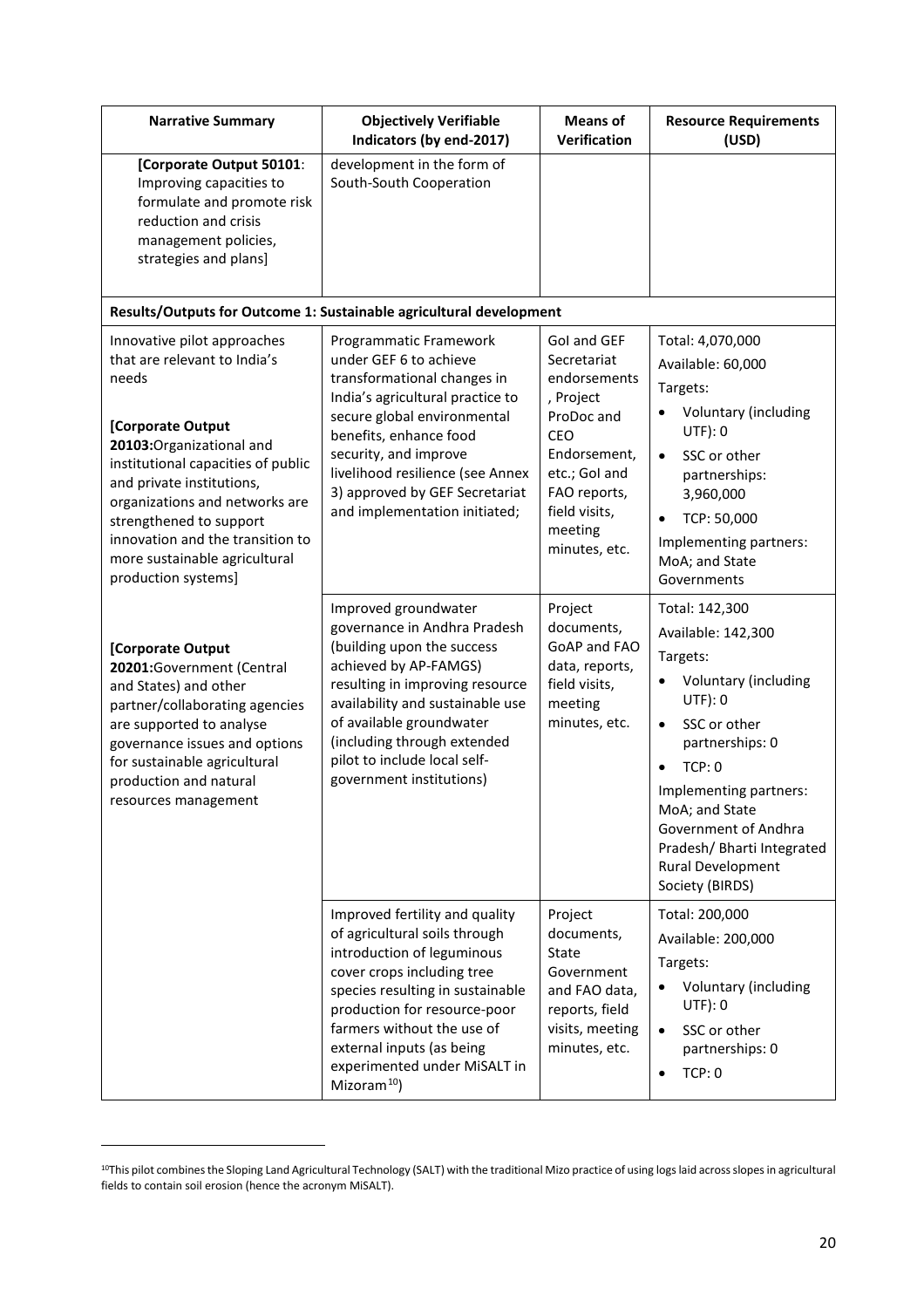| <b>Narrative Summary</b>                                                                                                        | <b>Objectively Verifiable</b><br>Indicators (by end-2017)                                                                                                                                                               | <b>Means of</b><br><b>Verification</b>                                                                              | <b>Resource Requirements</b><br>(USD)                                      |
|---------------------------------------------------------------------------------------------------------------------------------|-------------------------------------------------------------------------------------------------------------------------------------------------------------------------------------------------------------------------|---------------------------------------------------------------------------------------------------------------------|----------------------------------------------------------------------------|
|                                                                                                                                 |                                                                                                                                                                                                                         |                                                                                                                     | Implementing partners:<br>MoA; and State<br>Government of Mizoram          |
| Successful models for scaling-up                                                                                                | <b>Farmers Water Schools</b>                                                                                                                                                                                            | Project                                                                                                             | Total: 1,900,000                                                           |
| by other donors or Union and<br>State Governments; active                                                                       | experience from Andhra<br>Pradesh scaled-up to develop                                                                                                                                                                  | documents,<br>State                                                                                                 | Available: 0                                                               |
| advocacy uptake of models by                                                                                                    | skills of primary producers and                                                                                                                                                                                         | Government                                                                                                          | Targets:                                                                   |
| other stakeholders/partners                                                                                                     | capacity of the government<br>and other institutions, in                                                                                                                                                                | and FAO data,<br>reports, field                                                                                     | Voluntary (including<br>UTF): 1,900,000                                    |
| [Corporate Output 20103:<br>Organizational and institutional                                                                    | particular, water users<br>associations, to provide                                                                                                                                                                     | visits, meeting<br>minutes, etc.                                                                                    | SSC or other<br>$\bullet$<br>partnerships: 0                               |
| capacities of public and private                                                                                                | appropriate and high quality                                                                                                                                                                                            |                                                                                                                     | TCP: 0<br>$\bullet$                                                        |
| institutions, organizations and<br>networks are strengthened to<br>support innovation and the<br>transition to more sustainable | support to smallholders to<br>adapt to the fast changing<br>agricultural scenario in the<br>state of Uttar Pradesh                                                                                                      |                                                                                                                     | Implementing partners:<br>MoA; and State<br>Government of Uttar<br>Pradesh |
| agricultural production systems]                                                                                                | Resources of the Government                                                                                                                                                                                             | Central/State                                                                                                       | Total: 1,200,000                                                           |
|                                                                                                                                 | of Andhra Pradesh, other state                                                                                                                                                                                          | Government                                                                                                          | Available: 0                                                               |
|                                                                                                                                 | governments and international<br>financial institutions leveraged                                                                                                                                                       | and FAO data,<br>reports,<br>meeting<br>minutes, etc.                                                               | Targets:                                                                   |
|                                                                                                                                 | for upscaling the proven<br>elements of AP-FAMGS                                                                                                                                                                        |                                                                                                                     | Voluntary (including<br>UTF): 1,200,000                                    |
|                                                                                                                                 |                                                                                                                                                                                                                         |                                                                                                                     | SSC or other<br>$\bullet$<br>partnerships: 0                               |
|                                                                                                                                 |                                                                                                                                                                                                                         |                                                                                                                     | TCP: 0                                                                     |
|                                                                                                                                 |                                                                                                                                                                                                                         |                                                                                                                     | Implementing partners:<br>MoA; and State<br>Governments                    |
|                                                                                                                                 | Resources of governments,<br>NGOs, and INGOs leveraged to<br>scale-up SAPPLPP or introduce<br>the successful elements of<br>SAPPLPP to larger agricultural<br>development/ livelihoods<br>development projects/contexts | Project<br>documents,<br>State<br>Government<br>and FAO data,<br>reports, field<br>visits, meeting<br>minutes, etc. | Total: 250,000                                                             |
|                                                                                                                                 |                                                                                                                                                                                                                         |                                                                                                                     | Available: 0                                                               |
|                                                                                                                                 |                                                                                                                                                                                                                         |                                                                                                                     | Targets:                                                                   |
|                                                                                                                                 |                                                                                                                                                                                                                         |                                                                                                                     | Voluntary (including<br>$UTF)$ : 0                                         |
|                                                                                                                                 |                                                                                                                                                                                                                         |                                                                                                                     | SSC or other<br>$\bullet$<br>partnerships: 250,000                         |
|                                                                                                                                 |                                                                                                                                                                                                                         |                                                                                                                     | TCP: 0<br>$\bullet$                                                        |
|                                                                                                                                 |                                                                                                                                                                                                                         |                                                                                                                     | Implementing partners:<br>MoA; and State<br>Governments                    |
| International best practices and                                                                                                | Updating/modernising of (and                                                                                                                                                                                            | Project                                                                                                             | Total: 397,000                                                             |
| global normative work<br>standards in technical                                                                                 | capacity building of<br>stakeholders for) forest                                                                                                                                                                        | documents,<br>State                                                                                                 | Available: 0                                                               |
| assistance introduced in various                                                                                                | inventorisation practices in                                                                                                                                                                                            | Government                                                                                                          | Targets:                                                                   |
| projects through FAO technical                                                                                                  | India to contribute to                                                                                                                                                                                                  | and FAO data,                                                                                                       | Voluntary (including<br>$UTF)$ : 0                                         |
| assistance                                                                                                                      | sustainable management of<br>forest resources in India                                                                                                                                                                  | reports, field<br>visits, meeting<br>minutes, etc.                                                                  | SSC or other<br>$\bullet$                                                  |
| [Corporate Output 20403:                                                                                                        |                                                                                                                                                                                                                         |                                                                                                                     | partnerships: 0                                                            |
| Capacity development support                                                                                                    |                                                                                                                                                                                                                         |                                                                                                                     | TCP: 397,000<br>٠                                                          |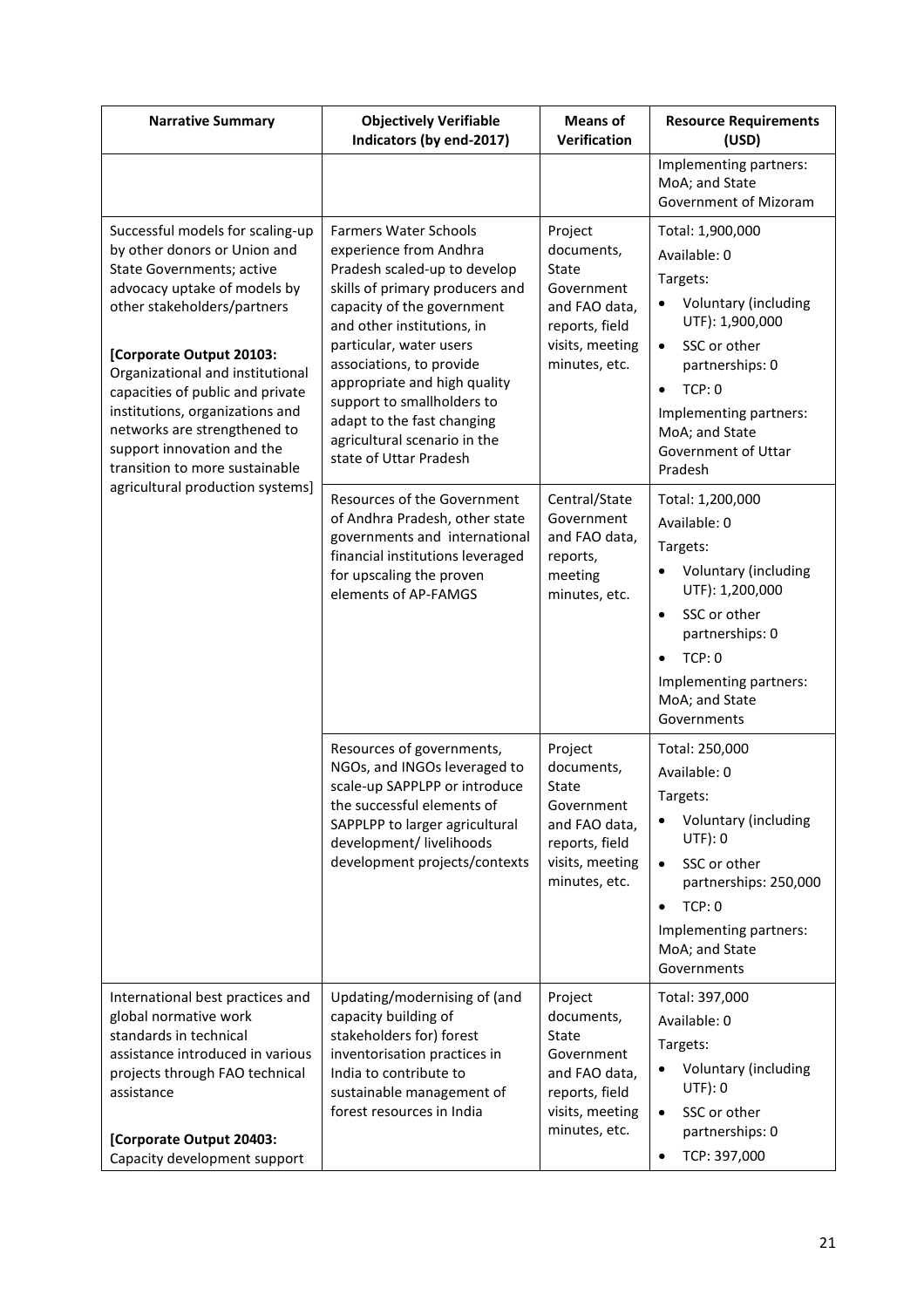| <b>Narrative Summary</b>                                                                                                                                                                                                                                   | <b>Objectively Verifiable</b><br>Indicators (by end-2017)                                                                                                                                                                                                                                                           | <b>Means of</b><br>Verification                                                                                     | <b>Resource Requirements</b><br>(USD)                                                                                                                                                                                                                               |
|------------------------------------------------------------------------------------------------------------------------------------------------------------------------------------------------------------------------------------------------------------|---------------------------------------------------------------------------------------------------------------------------------------------------------------------------------------------------------------------------------------------------------------------------------------------------------------------|---------------------------------------------------------------------------------------------------------------------|---------------------------------------------------------------------------------------------------------------------------------------------------------------------------------------------------------------------------------------------------------------------|
| provided to institutions at<br>national and regional levels to<br>plan for and conduct data                                                                                                                                                                |                                                                                                                                                                                                                                                                                                                     |                                                                                                                     | Implementing partners:<br>MoEFCC; FSI; State<br>Governments                                                                                                                                                                                                         |
| collection, analyses, application<br>and dissemination]                                                                                                                                                                                                    | Forest Policy Study in Mizoram<br>undertaken with a view to<br>develop a better understanding<br>the shifting cultivation (Jhum)<br>dynamics in the state and come<br>up with appropriate<br>recommendations                                                                                                        | Study reports,<br>meeting<br>minutes, etc.                                                                          | Total: 50,000<br>Available: 50,000<br>Targets:<br>Voluntary (including<br>$UTF)$ : 0<br>SSC or other<br>partnerships: 0<br>TCP: 0<br>$\bullet$<br>Implementing partners:<br>MoA; and State<br>Government of Mizoram                                                 |
| [Corporate Output<br>10201: Improving capacities of<br>governments and stakeholders<br>for strategic coordination across<br>sectors and stakeholders for<br>food security and nutrition]                                                                   | FAO technical assistance and<br>inputs to national and state<br>government on making small-<br>holder agriculture, livestock<br>and fisheries sustainable and<br>competitive resulting in<br>improved production strategies<br>for the agriculture, livestock<br>and fisheries sector in at least 1<br>state        | Project<br>documents,<br>State<br>Government<br>and FAO data,<br>reports, field<br>visits, meeting<br>minutes, etc. | Total: 180,000<br>Available: 0<br>Targets:<br>Voluntary (including<br>UTF): 180,000<br>SSC or other<br>$\bullet$<br>partnerships: 0<br>TCP: 0<br>$\bullet$<br>Implementing partners:<br>MoA; and State<br>Governments                                               |
| [Corporate Output 40203:<br>Value chain entities are<br>provided with technical and<br>managerial support to promote<br>inclusive, efficient and<br>sustainable agri-food chains]                                                                          | FAO technical support to<br>implement inclusive, efficient<br>and sustainable value chains in<br>two states under GEF 6                                                                                                                                                                                             | Project<br>documents,<br>State<br>Government<br>and FAO data,<br>reports, field<br>visits, meeting<br>minutes, etc. | Total: 460,000<br>Available: 0<br>Targets:<br>Voluntary (including<br>$UTF)$ : 0<br>SSC or other<br>$\bullet$<br>partnerships: 460,000<br>TCP: 0<br>$\bullet$<br>Implementing partners:<br>MoA, MoEFCC; other<br>selected partners; and<br><b>State Governments</b> |
| Increased local, state and<br>national capacities for<br>sustainable natural resource<br>management<br>[Corporate Output<br>20103: Organizational and<br>institutional capacities of public<br>and private institutions,<br>organizations and networks are | Under the GEF-funded<br>programme, communities,<br>state governments,<br>government local, public, and<br>private-sector institutions<br>successfully plan, coordinate,<br>implement, and monitor<br>sustainable community based<br>approaches in programmes<br>relating to input and other<br>subsidies, landscape | Project<br>documents,<br>State<br>Government<br>and FAO data,<br>reports, field<br>visits, meeting<br>minutes, etc. | Total: 31,036,000<br>Available: 0<br>Targets:<br>Voluntary (including<br>$UTF)$ : 0<br>SSC or other<br>$\bullet$<br>partnerships:<br>31,036,000<br>TCP: 0                                                                                                           |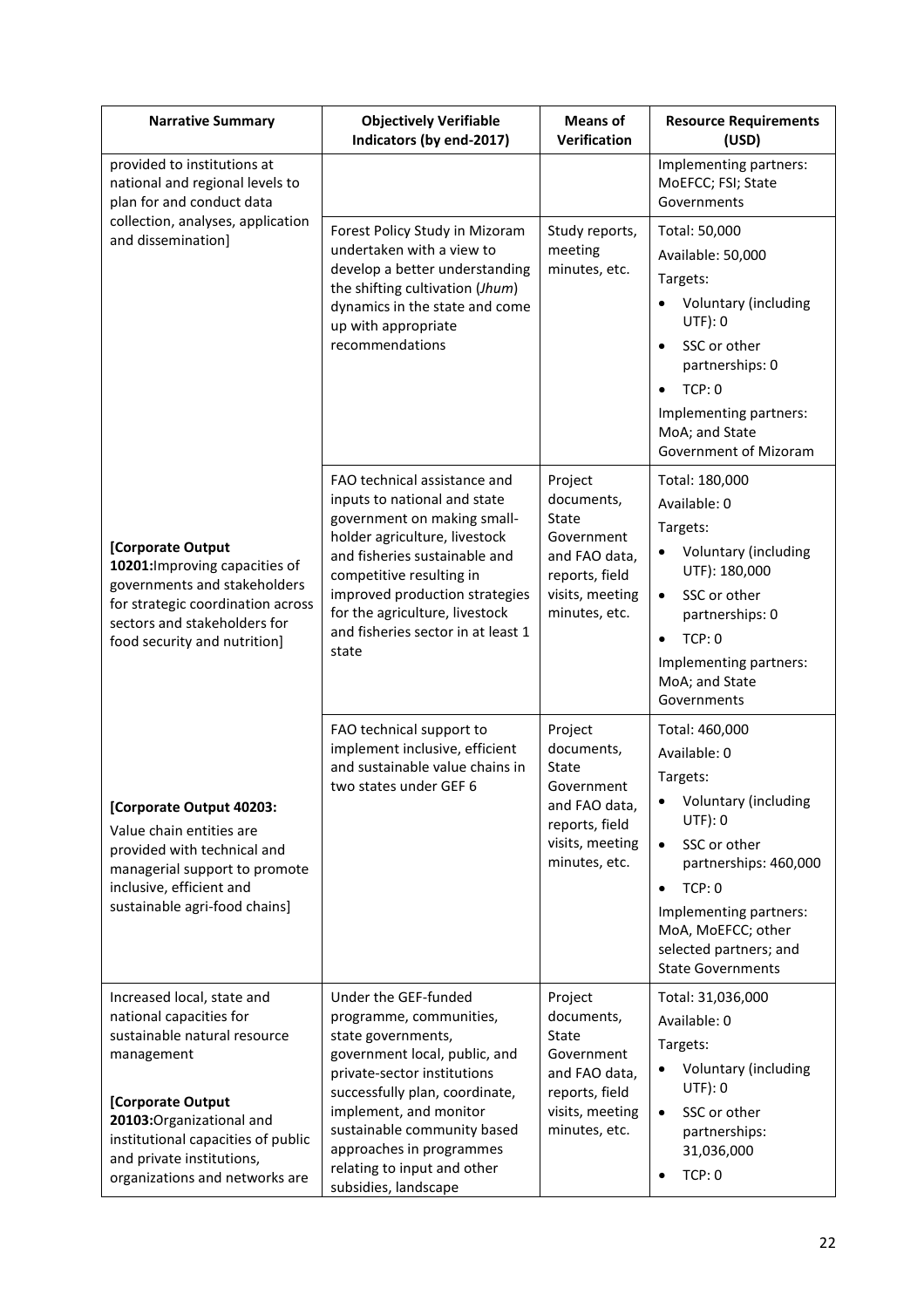| <b>Narrative Summary</b>                                                                                                                                                                                                                                                                                        | <b>Objectively Verifiable</b><br>Indicators (by end-2017)                                                                                                                                                                                                                                                                                                | <b>Means of</b><br><b>Verification</b>                                                                                                                                                      | <b>Resource Requirements</b><br>(USD)                                                                                                                                                                                                                               |
|-----------------------------------------------------------------------------------------------------------------------------------------------------------------------------------------------------------------------------------------------------------------------------------------------------------------|----------------------------------------------------------------------------------------------------------------------------------------------------------------------------------------------------------------------------------------------------------------------------------------------------------------------------------------------------------|---------------------------------------------------------------------------------------------------------------------------------------------------------------------------------------------|---------------------------------------------------------------------------------------------------------------------------------------------------------------------------------------------------------------------------------------------------------------------|
| strengthened to support<br>innovation and the transition to<br>more sustainable agricultural<br>production systems]                                                                                                                                                                                             | approaches, organic<br>agriculture, community<br>management of commons,<br>land and water management<br>linked to agriculture and allied<br>sectors, LDN, biodiversity<br>conservation, livestock<br>management, and climate<br>change                                                                                                                   |                                                                                                                                                                                             | Implementing partners:<br>MoA, MoEFCC; other<br>selected partners; and<br><b>State Governments</b>                                                                                                                                                                  |
|                                                                                                                                                                                                                                                                                                                 | GoI and other stakeholders<br>acquire skills to use of FAO<br>developed tools and methods<br>such as MASSCOTE <sup>11</sup> ;                                                                                                                                                                                                                            | Project<br>documents,<br>State<br>Government<br>and FAO data,<br>reports, field<br>visits, meeting<br>minutes, etc.                                                                         | Total: 200,000<br>Available: 0<br>Targets:<br>Voluntary (including<br>$UTF)$ : 0<br>SSC or other<br>$\bullet$<br>partnerships: 200,000<br>TCP: 0<br>$\bullet$<br>Implementing partners:<br>MoA, MoEFCC; other<br>selected partners; and<br><b>State Governments</b> |
| Enhanced adoption of<br>integrated and multi-sectoral<br>approaches and policies for<br>ecosystem valuation,<br>management and restoration by<br>stakeholders<br>[Corporate Output<br>20102: Integrated and multi-<br>sectoral approaches for<br>ecosystem valuation,<br>management and restoration             | Evidence-based, outcome-<br>driven policies, legislation and/<br>or guidelines to address key<br>issues related to natural<br>resource management such as<br>biodiversity loss, deforestation,<br>land degradation and climate<br>change, developed,<br>strengthened, and<br>implemented at national and<br>state levels under GEF 6                     | Project<br>documents,<br><b>State</b><br>Government<br>and FAO data,<br>reports, field<br>visits, meeting<br>minutes, etc.                                                                  | Total: 700,000<br>Available: 0<br>Targets:<br>Voluntary (including<br>$UTF)$ : 0<br>SSC or other<br>$\bullet$<br>partnerships: 700,000<br>TCP: 0<br>Implementing partners:<br>MoA; NCAER; and ICAR                                                                  |
| are identified, assessed,<br>disseminated and their<br>adoption by stakeholders is<br>facilitated<br>[Corporate Output 40303:<br>Systems are established and<br>countries are supported to<br>monitor, analyse and manage<br>the impacts of global trade,<br>food, and agriculture policies on<br>food systems] | 1 FAO TA project with ICAR<br>under FAO's global project,<br>"Monitoring and Analysing<br>Food and Agricultural Policies -<br>MAFAP" in India signed,<br>initiated, and under<br>implementation<br>FAO TA to MoA on the G20<br>initiative (AMIS) - 3 India<br>Agricultural Outlooks released<br>by Gol; 1 awareness generation<br>programmes on FAO data | Project<br>documents,<br>State<br>Government<br>and FAO data,<br>reports, field<br>visits, meeting<br>minutes, etc.<br>Project<br>documents,<br><b>State</b><br>Government<br>and FAO data, | Total: 1,040,000<br>Available: 300,000<br>Targets:<br>Voluntary (including<br>UTF): 440,000<br>SSC or other<br>$\bullet$<br>partnerships: 0<br>TCP: 300,000<br>$\bullet$<br>Implementing partners:<br>MoA; NCAER; and ICAR                                          |
|                                                                                                                                                                                                                                                                                                                 | sources and their use; and<br>India's participation at AMIS<br>meetings                                                                                                                                                                                                                                                                                  | reports, field<br>visits, meeting<br>minutes, etc.                                                                                                                                          |                                                                                                                                                                                                                                                                     |

<span id="page-22-0"></span><sup>11</sup>They were used extensively in Karnataka and some other states and FAO will make an effort to have a FAO Reference centre (or more).

 $\ddot{ }$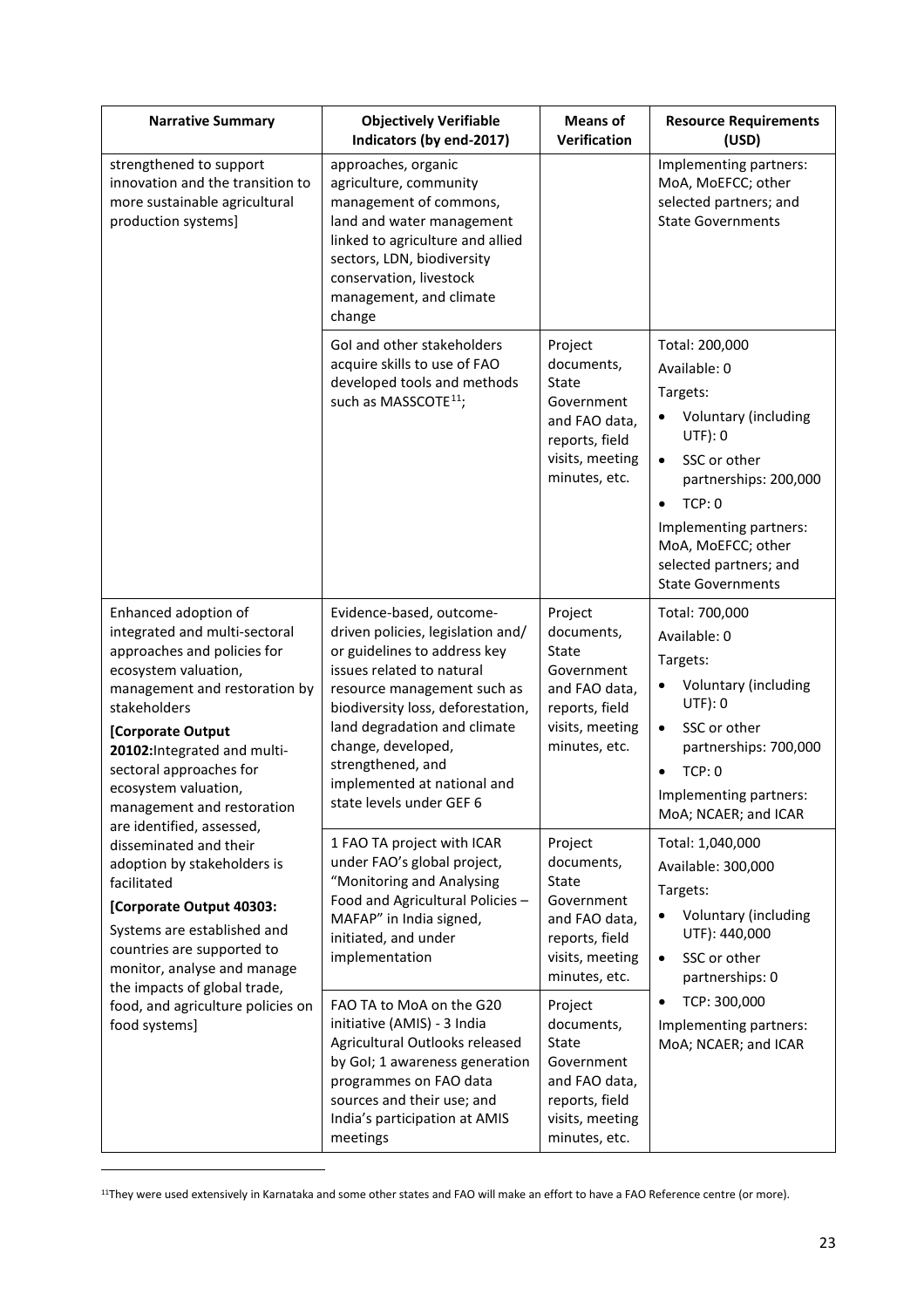| <b>Narrative Summary</b>                                                                                                                                                                                                                                                                                                                                                                                          | <b>Objectively Verifiable</b><br>Indicators (by end-2017)                                                                                                                                                                                                                                                                                                                                                            | <b>Means of</b><br>Verification                                                                                            | <b>Resource Requirements</b><br>(USD)                                                                                                                                                                                               |
|-------------------------------------------------------------------------------------------------------------------------------------------------------------------------------------------------------------------------------------------------------------------------------------------------------------------------------------------------------------------------------------------------------------------|----------------------------------------------------------------------------------------------------------------------------------------------------------------------------------------------------------------------------------------------------------------------------------------------------------------------------------------------------------------------------------------------------------------------|----------------------------------------------------------------------------------------------------------------------------|-------------------------------------------------------------------------------------------------------------------------------------------------------------------------------------------------------------------------------------|
| [Corporate Output<br>20102: Integrated and multi-<br>sectoral approaches for<br>ecosystem valuation,<br>management and restoration<br>are identified, assessed,<br>disseminated and their<br>adoption by stakeholders is<br>facilitated                                                                                                                                                                           | FAO technical assistance<br>project on enabling<br>environments integrated<br>mountain development<br>including mountain agriculture,<br>forestry and biodiversity<br>conservation.                                                                                                                                                                                                                                  | Project<br>documents,<br>State<br>Government<br>and FAO data,<br>reports, field<br>visits, meeting<br>minutes, etc.        | Total: 125,000<br>Available: 0<br>Targets:<br>Voluntary (including<br>$UTF)$ : 0<br>SSC or other<br>$\bullet$<br>partnerships: 0<br>TCP: 125,000<br>٠<br>Implementing partners:<br>MoA; MoEFCC, State<br>Governments                |
| [Corporate Output 20202:<br>Countries are supported to<br>strengthen national governance<br>frameworks that foster<br>sustainable agriculture<br>production and natural<br>resource management]                                                                                                                                                                                                                   | FAO - ICAR joint initiative on<br>improved agricultural research<br>and development initiatives in<br>India                                                                                                                                                                                                                                                                                                          | Project<br>documents,<br><b>State</b><br>Government<br>and FAO data,<br>reports, field<br>visits, meeting<br>minutes, etc. | Total: 300,000<br>Available: 0<br>Targets:<br>Voluntary (including<br>UTF): 0<br>SSC or other<br>$\bullet$<br>partnerships: 0<br>TCP: 300,000<br>Implementing partners:<br>MoA; ICAR                                                |
| Results/Outputs for Outcome 2: Reducing vulnerability                                                                                                                                                                                                                                                                                                                                                             |                                                                                                                                                                                                                                                                                                                                                                                                                      |                                                                                                                            |                                                                                                                                                                                                                                     |
| Innovative pilots approaches<br>that help reduce risk of<br>seasonal food and nutritional<br>insecurity<br>[Corporate Output<br>10201: Improving capacities of<br>governments and stakeholders<br>for strategic coordination across<br>sectors and stakeholders for<br>food security and nutrition]<br>[Corporate Output<br>30201:Evidence-based policy<br>support and capacity<br>development in the formulation | FAO technical support to<br>approaches that enable small<br>farmers, mainly in arid rainfed<br>areas, to diversify livelihoods<br>by introducing small ruminants<br>and backyard poultry, building<br>upon the experience gained<br>from SAPPLPP piloted and<br>tested<br>FAO technical support to (a)<br>strengthening social<br>protection, and (b) risk<br>management (including crop<br>insurance) mechanisms to | Project<br>documents,<br>State<br>Government<br>and FAO data,<br>reports, field<br>visits, meeting<br>minutes, etc.        | Total: 200,000<br>Available: 0<br>Targets:<br>• Voluntary (including<br>$UTF)$ : 0<br>SSC or other<br>$\bullet$<br>partnerships: 0<br>TCP: 200,000<br>٠<br>Implementing partners:<br>MoRD, MoA, NABARD,<br><b>State Governments</b> |
| and implementation of policies,<br>strategies and programmes that<br>generate decent rural                                                                                                                                                                                                                                                                                                                        | enhance resilience building,<br>especially in arid and disaster<br>risk prone districts                                                                                                                                                                                                                                                                                                                              |                                                                                                                            |                                                                                                                                                                                                                                     |
| employment with particular<br>focus on fostering youth and<br>rural women's economic and<br>social empowerment]<br>[Corporate Output<br>10301: Improving capacities of<br>governments and stakeholders                                                                                                                                                                                                            | FAO technical assistance<br>support in the Country aimed<br>at monitoring trends and<br>analysing the contribution of<br>sectors and stakeholders to<br>food security and nutrition<br>resulting in:                                                                                                                                                                                                                 | Project<br>documents,<br>State<br>Government<br>and FAO data,<br>reports, field                                            | Total: 20,000<br>Available: 0<br>Targets:<br>Voluntary (including<br>UTF): 20,000                                                                                                                                                   |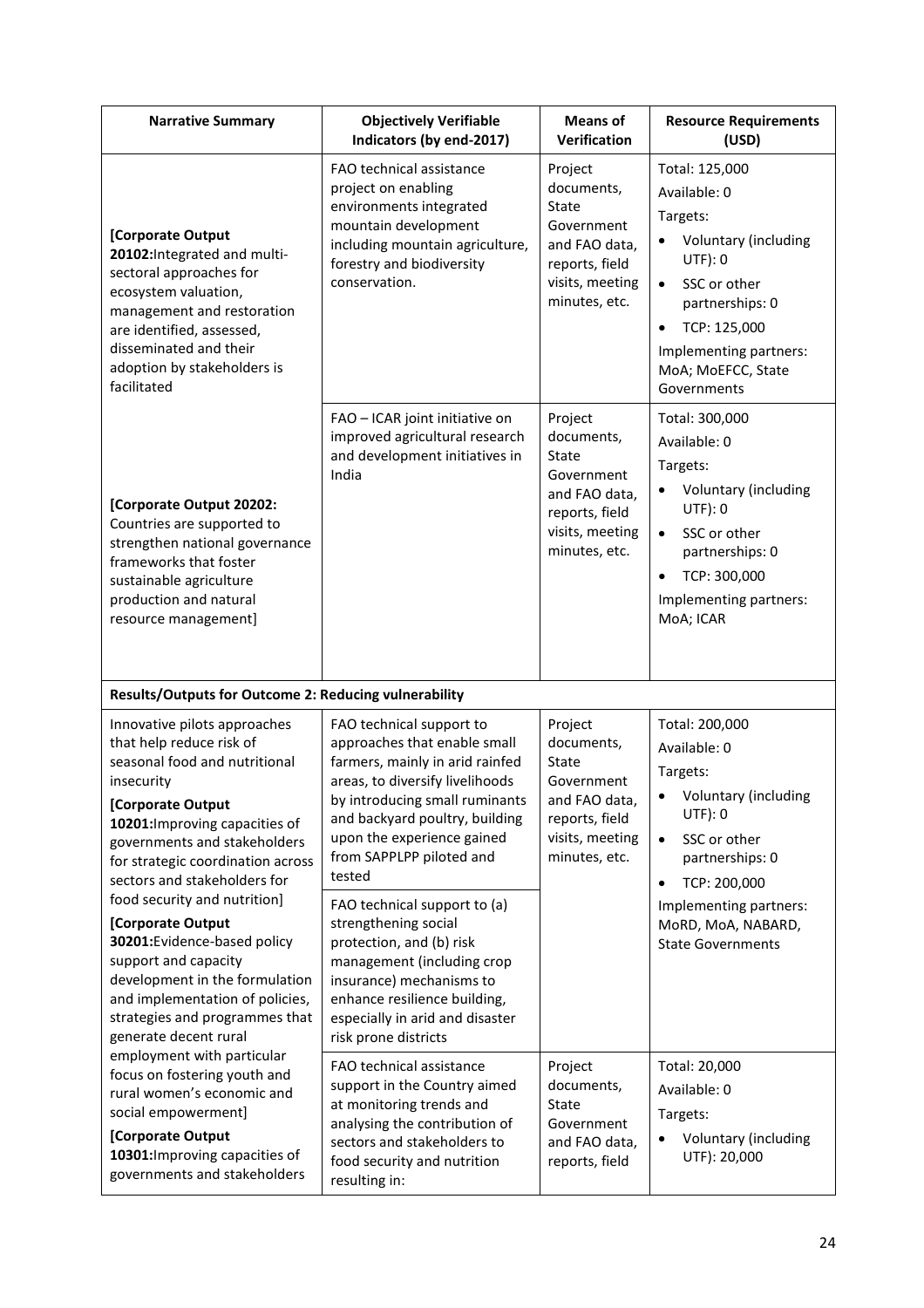| <b>Narrative Summary</b>                                                                                                                                                                                                                                                                                                                                                                          | <b>Objectively Verifiable</b><br>Indicators (by end-2017)                                                                                                                                                                                                                                                                | <b>Means of</b><br>Verification                                                                                            | <b>Resource Requirements</b><br>(USD)                                                                                                                                                                                           |
|---------------------------------------------------------------------------------------------------------------------------------------------------------------------------------------------------------------------------------------------------------------------------------------------------------------------------------------------------------------------------------------------------|--------------------------------------------------------------------------------------------------------------------------------------------------------------------------------------------------------------------------------------------------------------------------------------------------------------------------|----------------------------------------------------------------------------------------------------------------------------|---------------------------------------------------------------------------------------------------------------------------------------------------------------------------------------------------------------------------------|
| to monitor trends and analyse<br>the contribution of sectors and<br>stakeholders to food security<br>and nutrition]                                                                                                                                                                                                                                                                               | FAO data and knowledge<br>$\bullet$<br>products across food<br>security and nutrition are<br>accessible for monitoring<br>and analysis;<br>Food security and nutrition<br>analysis products are<br>regularly<br>communicated/disseminate<br>d to meet short-term and<br>medium/long-term policy-<br>making requirements. | visits, meeting<br>minutes, etc.                                                                                           | SSC or other<br>$\bullet$<br>partnerships: 0<br>TCP: 0<br>Range of Central<br>ministries; State<br>Governments; State<br>Agricultural Universities;<br><b>ICAR</b>                                                              |
| [Corporate Output<br>10101: Improving capacities of<br>governments and stakeholders<br>for developing sectoral and<br>cross-sectoral policy<br>frameworks and investment<br>plans and programmes for food<br>security and nutrition]                                                                                                                                                              | Initiative on educating people<br>on nutrition related issues with<br>particular emphasis on women<br>and children, by using effective<br>audio-visual methods designed,<br>developed and deployed                                                                                                                       | Project<br>documents,<br><b>State</b><br>Government<br>and FAO data,<br>reports, field<br>visits, meeting<br>minutes, etc. | Total: 125,000<br>Available: 0<br>Targets:<br>Voluntary (including<br>UTF): 0<br>SSC or other<br>$\bullet$<br>partnerships: 0<br>TCP: 125,000<br>$\bullet$<br>Implementing partners:<br>MoWCD                                   |
| [Corporate Output<br>10103: Improving capacities in<br>governments and stakeholders<br>for human resource and<br>organizational development in<br>the food security and nutrition<br>domain]                                                                                                                                                                                                      | FAO technical assistance and<br>advocacy in India for initiatives<br>in 5 States to enhance farm<br>productivity and improve<br>nutrition under GEF 6 PFD                                                                                                                                                                | Project<br>documents,<br>State<br>Government<br>and FAO data,<br>reports, field<br>visits, meeting<br>minutes, etc.        | Total: 750,000<br>Available: 0<br>Targets:<br>Voluntary (including<br>UTF): 0<br>SSC or other<br>$\bullet$<br>partnerships: 750,000<br>TCP: 0<br>$\bullet$<br>Implementing partners:<br>MoA; State Governments                  |
| Increased capacity of<br>department staff and farmers,<br>especially women who largely<br>take care of livestock, about the<br>symptoms and management of<br>animal diseases<br>[Corporate Output 50301:<br>Improving capacities of<br>countries, communities and key<br>stakeholders to implement<br>prevention and mitigation good<br>practices to reduce the impacts<br>of threats and crises] | Capacity building for, for<br>Porcine Reproductive &<br><b>Respiratory Syndrome (PRRS)</b><br>infections in piglets designed,<br>developed and deployed in<br>Mizoram                                                                                                                                                    | Project<br>documents,<br>State<br>Government<br>and FAO data,<br>reports, field<br>visits, meeting<br>minutes, etc.        | Total: 200,000<br>Available: 200,000<br>Targets:<br>Voluntary (including<br>UTF): 0<br>SSC or other<br>$\bullet$<br>partnerships: 0<br>TCP: 0<br>$\bullet$<br>Implementing partners:<br>MoA; and State<br>Government of Mizoram |
| Improving capacities of<br>governments and stakeholders<br>for developing sectoral and<br>cross-sectoral policy                                                                                                                                                                                                                                                                                   | FAO TA and advocacy in India<br>resulting in: (a) 2 activities for<br>better implementation of<br>policies on food security and                                                                                                                                                                                          | Project<br>documents,<br>State<br>Government                                                                               | Total: 300,000<br>Available: 0<br>Targets:                                                                                                                                                                                      |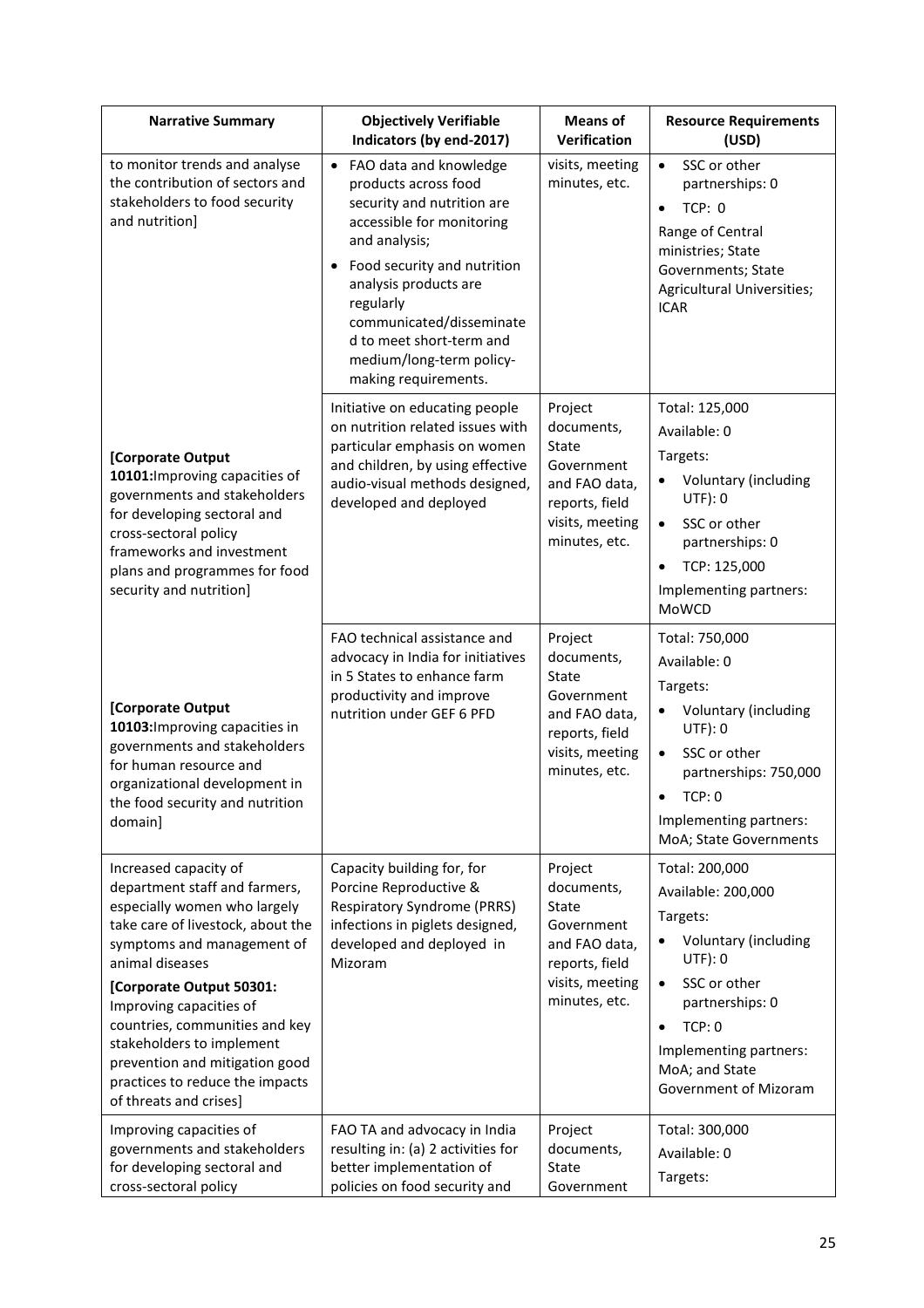| <b>Narrative Summary</b>                                                                                                                                                                                                                                                                                                                                                                    | <b>Objectively Verifiable</b><br>Indicators (by end-2017)                                                                                                                                                                                                                                                                             | <b>Means of</b><br><b>Verification</b>                                                                                     | <b>Resource Requirements</b><br>(USD)                                                                                                                                                                                                                                                |
|---------------------------------------------------------------------------------------------------------------------------------------------------------------------------------------------------------------------------------------------------------------------------------------------------------------------------------------------------------------------------------------------|---------------------------------------------------------------------------------------------------------------------------------------------------------------------------------------------------------------------------------------------------------------------------------------------------------------------------------------|----------------------------------------------------------------------------------------------------------------------------|--------------------------------------------------------------------------------------------------------------------------------------------------------------------------------------------------------------------------------------------------------------------------------------|
| frameworks and investment<br>plans and programmes for food<br>security and nutrition<br>[Corporate Output 10101:<br>Improving capacities of<br>governments and stakeholders<br>for developing sectoral and<br>cross-sectoral policy<br>frameworks and investment<br>plans and programmes for food<br>security and nutrition]                                                                | nutrition; (b) 5 policy dialogues<br>on the incorporation of food<br>security and nutrition into<br>particular policies and/or<br>programmes; (c) 1 advocacy<br>initiative under the Zero<br>Hunger Challenge; and (d)<br>FAO's sharing of best practices<br>on food security and nutrition<br>at 5 national/ international<br>events | and FAO data,<br>reports, field<br>visits, meeting<br>minutes, etc.                                                        | $\bullet$<br>Voluntary (including<br>$UTF)$ : 0<br>SSC or other<br>$\bullet$<br>partnerships: 0<br>TCP: 300,000<br>$\bullet$<br>Implementing partners:<br>MoA; MoWCD; MoHRD;<br>MoHFW; and State<br>Governments                                                                      |
|                                                                                                                                                                                                                                                                                                                                                                                             | Results/Outputs for Outcome 3: (a)Trans-boundary issues and (b) South-south cooperation                                                                                                                                                                                                                                               |                                                                                                                            |                                                                                                                                                                                                                                                                                      |
| Improved capacities of<br>government agencies to<br>formulate and promote risk<br>reduction and crisis<br>management policies, strategies<br>and plans<br>[Corporate Output 50101:<br>Improving capacities to<br>formulate and promote risk<br>reduction and crisis                                                                                                                         | FAO TA through The<br><b>Emergency Centre for Trans-</b><br>boundary Animal Diseases<br>(ECTAD) for contributing to<br>improving disease control,<br>diagnostic laboratory and<br>epidemiological capacity in the<br>South Asian Association for<br><b>Economic Cooperation (SAARC)</b><br>countries                                  | Project<br>documents,<br>State<br>Government<br>and FAO data,<br>reports, field<br>visits, meeting<br>minutes, etc.        | Total: 3,200,000<br>Available: 0<br>Targets:<br>Voluntary (including<br>٠<br>UTF):<br>SSC or other<br>$\bullet$<br>partnerships: 3,200,00<br>0<br>TCP: 0<br>$\bullet$<br>Implementing partners:                                                                                      |
| management policies, strategies<br>and plans]                                                                                                                                                                                                                                                                                                                                               |                                                                                                                                                                                                                                                                                                                                       |                                                                                                                            | MoA; MoEFCC; and State<br>Governments                                                                                                                                                                                                                                                |
| Improved capacities of<br>government agencies,<br>communities and key<br>stakeholders to implement<br>prevention and mitigation<br>good-practices to reduce the<br>impacts of threats and crises<br>[Corporate Output 50301:<br>Improving capacities of<br>countries, communities and key<br>stakeholders to implement<br>prevention and mitigation good<br>practices to reduce the impacts | Timely and reliable monitoring<br>and forecasting of risks<br>associated with trans-boundary<br>threats from animal diseases<br>and plant pests under the FAO<br>Commission for Controlling the<br>Desert Locust in South-West<br>Asia (SWAC)                                                                                         | Project<br>documents,<br><b>State</b><br>Government<br>and FAO data,<br>reports, field<br>visits, meeting<br>minutes, etc. | Total: (HQ funded and not<br>accounted for total<br>programme)<br>Available: 0<br>Targets:<br>Voluntary (including<br>$\bullet$<br>UTF): 0<br>SSC or other<br>$\bullet$<br>partnerships: 0<br>TCP: 0<br>$\bullet$<br>Implementing partners:<br>MoA; MoEFCC; and State<br>Governments |
| of threats and crises]                                                                                                                                                                                                                                                                                                                                                                      |                                                                                                                                                                                                                                                                                                                                       |                                                                                                                            |                                                                                                                                                                                                                                                                                      |
| Enhanced government capacity<br>to implement and apply<br>international (including<br>regional) instruments<br>[Corporate Output 20303:<br>Stakeholders are supported to<br>facilitate implementation and<br>application of<br>international/regional<br>instruments and the<br>recommendations/requirement                                                                                 | FAO support to global goods as<br>agreed upon by FAO Governing<br>Bodies globally and the<br>Regional Conference for Asia<br>and the Pacific (APRC), and<br>supporting India fulfil its<br>international commitments.<br>FAO support for India's<br>participation in various FAO                                                      | Project<br>documents,<br>State<br>Government<br>and FAO data,<br>reports, field<br>visits, meeting<br>minutes, etc.        | Total: 20,000<br>Available: 0<br>Targets:<br>Voluntary (including<br>UTF): 20,000<br>SSC or other<br>$\bullet$<br>partnerships: 0<br>TCP: 0<br>$\bullet$                                                                                                                             |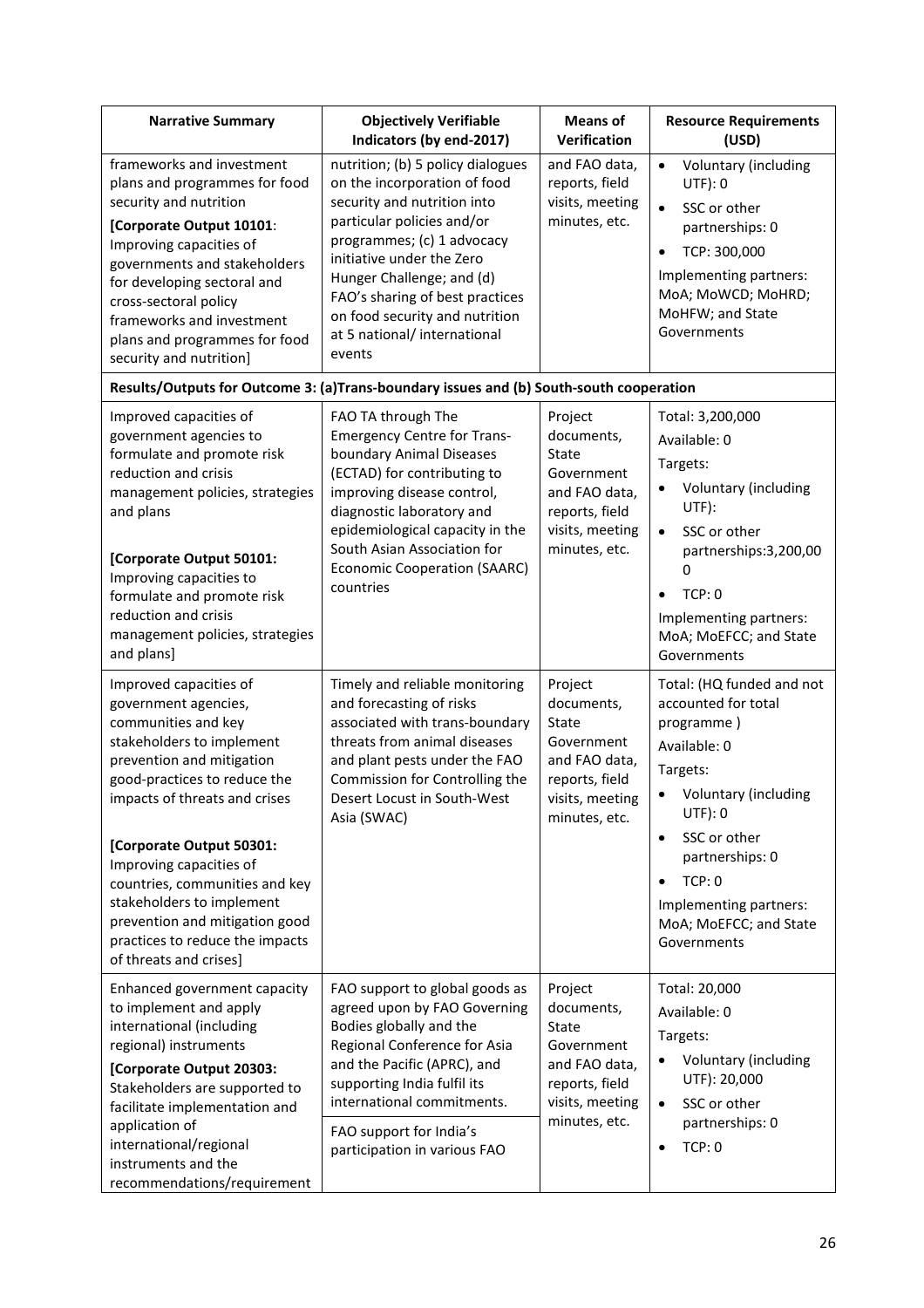| <b>Narrative Summary</b>                                                                                                                                                                                                                                                                                                                                                                                                                                                                                                | <b>Objectively Verifiable</b><br>Indicators (by end-2017)                                                                                                                                                                                                        | <b>Means of</b><br><b>Verification</b>                                                                              | <b>Resource Requirements</b><br>(USD)                                                                                                                                                                                               |  |
|-------------------------------------------------------------------------------------------------------------------------------------------------------------------------------------------------------------------------------------------------------------------------------------------------------------------------------------------------------------------------------------------------------------------------------------------------------------------------------------------------------------------------|------------------------------------------------------------------------------------------------------------------------------------------------------------------------------------------------------------------------------------------------------------------|---------------------------------------------------------------------------------------------------------------------|-------------------------------------------------------------------------------------------------------------------------------------------------------------------------------------------------------------------------------------|--|
| s of related governance<br>mechanisms]                                                                                                                                                                                                                                                                                                                                                                                                                                                                                  | Global Committees, including<br>CFS, CoAG, CoFO, and CoFI.                                                                                                                                                                                                       |                                                                                                                     | Implementing partners:<br>Range of Central<br><b>Ministries</b>                                                                                                                                                                     |  |
| Strengthened organizational<br>and institutional capacities of<br>public and private institutions,<br>organizations and networks to<br>support innovation and<br>transition toward more<br>sustainable agricultural<br>production systems<br>[Corporate Output<br>20103: Organizational and<br>institutional capacities of public<br>and private institutions,<br>organizations and networks are<br>strengthened to support<br>innovation and the transition to<br>more sustainable agricultural<br>production systems] | FAO supported South-South<br>cooperation initiatives to other<br>member countries, building on<br>India's successful policies and<br>practices and extensive<br>expertise in various aspects of<br>agriculture, fisheries, forestry,<br>and livestock management | Project<br>documents,<br>State<br>Government<br>and FAO data,<br>reports, field<br>visits, meeting<br>minutes, etc. | Total: 100,000<br>Available: 0<br>Targets:<br>Voluntary (including<br>$UTF)$ : 0<br>SSC or other<br>$\bullet$<br>partnerships: 100,000<br>TCP: 0<br>Implementing partners:<br>MoA; MoWCD; MoHRD;<br>MoHFW; and State<br>Governments |  |

## **TCP Pipeline Table**

| <b>A. Baseline Allocation</b>                                         |                                                                                                                                                                                                                                                         |            |                           |  |  |  |
|-----------------------------------------------------------------------|---------------------------------------------------------------------------------------------------------------------------------------------------------------------------------------------------------------------------------------------------------|------------|---------------------------|--|--|--|
| <b>No</b>                                                             | <b>Description</b>                                                                                                                                                                                                                                      | <b>USD</b> | <b>Biennium</b>           |  |  |  |
| 1                                                                     | Strengthening National Forest Inventory and Monitoring Protocols and<br>Capacities in India                                                                                                                                                             | 397,000    | 2014/2015                 |  |  |  |
| $\overline{2}$                                                        | Implementing the Monitoring and Analyzing Food and Agricultural<br>Policies (MAFAP) Programme in India                                                                                                                                                  | 300,000    | 2016/2017                 |  |  |  |
| $\overline{\mathbf{3}}$                                               | Support to the Indian Mountain Initiative (IMI)                                                                                                                                                                                                         | 125,000    | $\mathbf{H}$ $\mathbf{H}$ |  |  |  |
| 4                                                                     | FAO technical support to approaches that enable small farmers, mainly in<br>arid rainfed areas, to diversify livelihoods by introducing small ruminants<br>and backyard poultry, building upon the experience gained from SAPPLPP<br>piloted and tested | 200,000    | $\mathbf{H}$ $\mathbf{H}$ |  |  |  |
| 5                                                                     | Initiative on educating people on nutrition related issues with particular<br>emphasis on women and children, by using effective audio-visual<br>methods                                                                                                | 125,000    | $\mathbf{H}$ $\mathbf{H}$ |  |  |  |
| 6                                                                     | GEF 6 bridging project                                                                                                                                                                                                                                  | 50,000     | $\mathbf{H}$ $\mathbf{H}$ |  |  |  |
|                                                                       | Total TCP/TCPF allocation for 2014/15-2016/17                                                                                                                                                                                                           | 1,197,000  |                           |  |  |  |
| B. Increased Allocation, and/or possible pipeline for 2017/18-2019/20 |                                                                                                                                                                                                                                                         |            |                           |  |  |  |
| 1                                                                     | FAO - ICAR joint initiative on improved agricultural research and<br>development initiatives in India                                                                                                                                                   | 300,000    |                           |  |  |  |
| $\overline{2}$                                                        | FAO Technical Assistance in India resulting in: (a) advocacy initiative<br>under the Zero Hunger Challenge; (b) mainstreaming policies on food<br>security and nutrition in investment projects; and (c) policy engagement                              | 300,000    |                           |  |  |  |